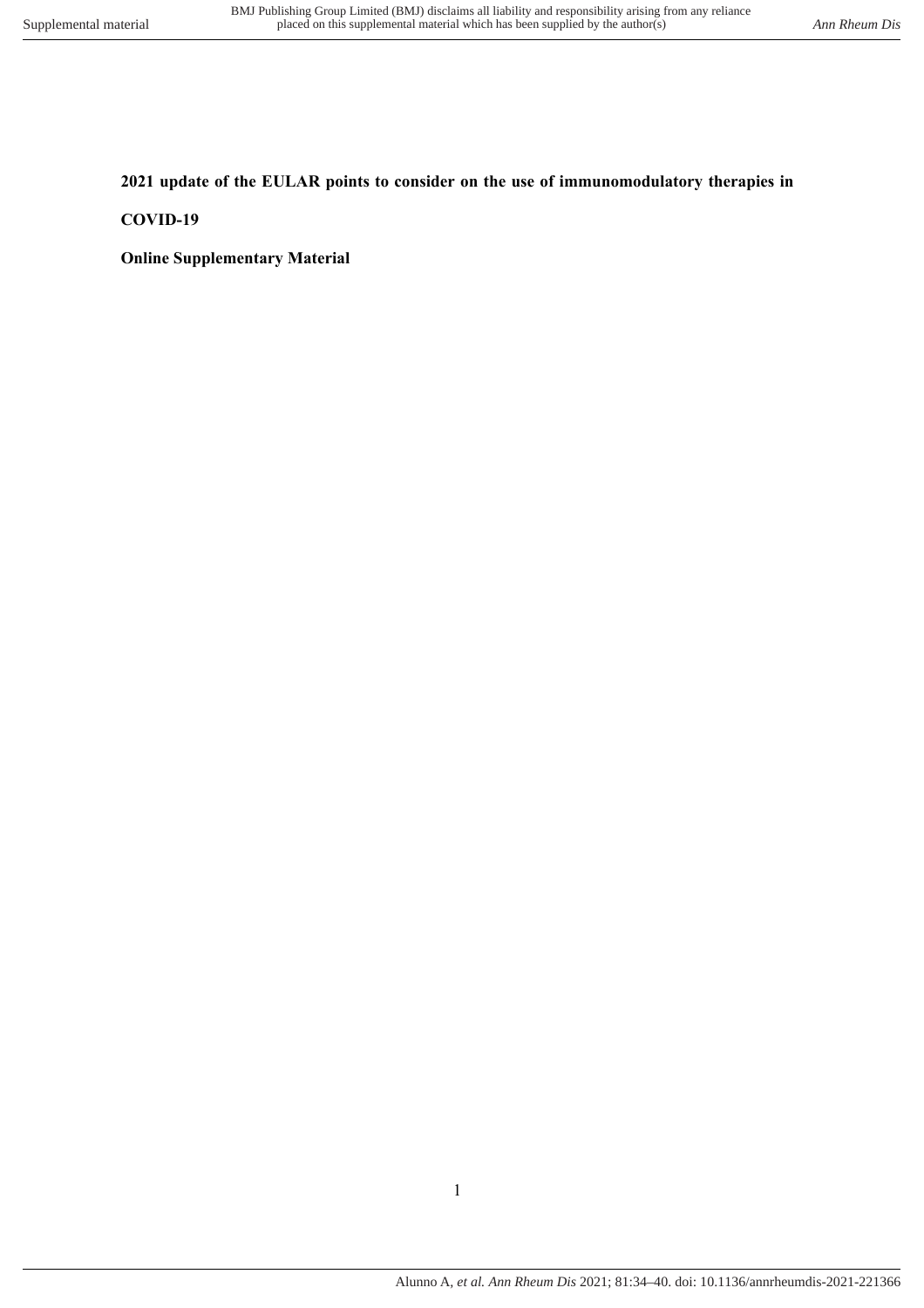**Online Supplementary Text S1:** Search strategy for articles about COVID-19 treatment with

immunomodulatory treatment

# *Medline*

## *Ovid MEDLINE(R) and Epub Ahead of Print, In-Process, In-Data-Review & Other Non-Indexed Citations and Daily*

- 1 Abatacept/ (579)
- 2 (Abatacept or "CTLA4 Ig" or "CTLA4 immunoglobulin" or orencia).mp. (1197)
- 3 ABX464.mp. dentifier, synonyms] (7)
- 4 Adalimumab/ (2026)

5 (Adalimumab or adaly or amgevita or amjevita or humira or imraldi or trudexa).mp. dentifier, synonyms] (4179)

6 Interleukin 1 Receptor Antagonist Protein/ (863)

7 (Anakinra or kineret or "recombinant interleukin 1 receptor antagonist" or "recombinant interleukin 1 receptor blocker" or "recombinant interleukin 1 receptor blocking agent").mp. dentifier, synonyms] (882)

- 8 ARGX-117.mp. dentifier, synonyms] (0)
- 9 avdoralimab.mp. dentifier, synonyms] (0)
- 10 Azathioprine/ (1087)

11 (Azathioprine or arathioprin or arathioprine or immurel or imurel).mp. dentifier, synonyms] (3327)

- 12 (Baricitinib or olumiant).mp. dentifier, synonyms] (356)
- 13 BDB-001.mp. dentifier, synonyms] (0)
- 14 Bevacizumab/ (3553)
- 15 (Bevacizumab or avastin).mp. dentifier, synonyms] (7906)
- 16 Brensocatib.mp. dentifier, synonyms] (0)
- 17 (Canakinumab or ilaris).mp. dentifier, synonyms] (492)
- 18 exp "Cell- and Tissue-Based Therapy"/ (42360)
- 19 ("cell based therapy" or "cell based therapies" or "cell therapy" or "cell therapies" or "cellular therapy" or "cellular therapies").mp. dentifier, synonyms] (17559)
- 20 Certolizumab.mp. dentifier, synonyms] (714)
- 21 exp Chloroquine/ (2273)
- 22 Chloroquin\*.mp. dentifier, synonyms] (4346)
- 23 CIGB-258.mp. dentifier, synonyms] (0)
- 24 CMAB806.mp. dentifier, synonyms] (0)
- 25 exp Colchicine/ (886)<br>26 Colchicine.mn. dentifi
- 26 Colchicine.mp. dentifier, synonyms] (2730)
- 27 exp Adrenal Cortex Hormones/ (38366)

28 (corticosteroid\* or "adrenal cortex hormone\*" or "cortical steroid\*" or "cortico steroid\*" or corticoid\* or "corticosteroid agent\*").mp. dentifier, synonyms] (29383)

- 29 exp Cyclosporins/ (2310)
- 30 Cyclosporin\*.mp. dentifier, synonyms] (6643)
- 31 CYT-107.mp. dentifier, synonyms] (0)
- 32 exp Dexamethasone/ (5326)
- 33 Dexamethasone.mp. dentifier, synonyms] (12801)
- 34 DFV890.mp. dentifier, synonyms] (0)
- 35 Ebastine.mp. dentifier, synonyms] (72)
- 36 Eculizumab.mp. dentifier, synonyms] (1052)
- 37 Etanercept/ (1273)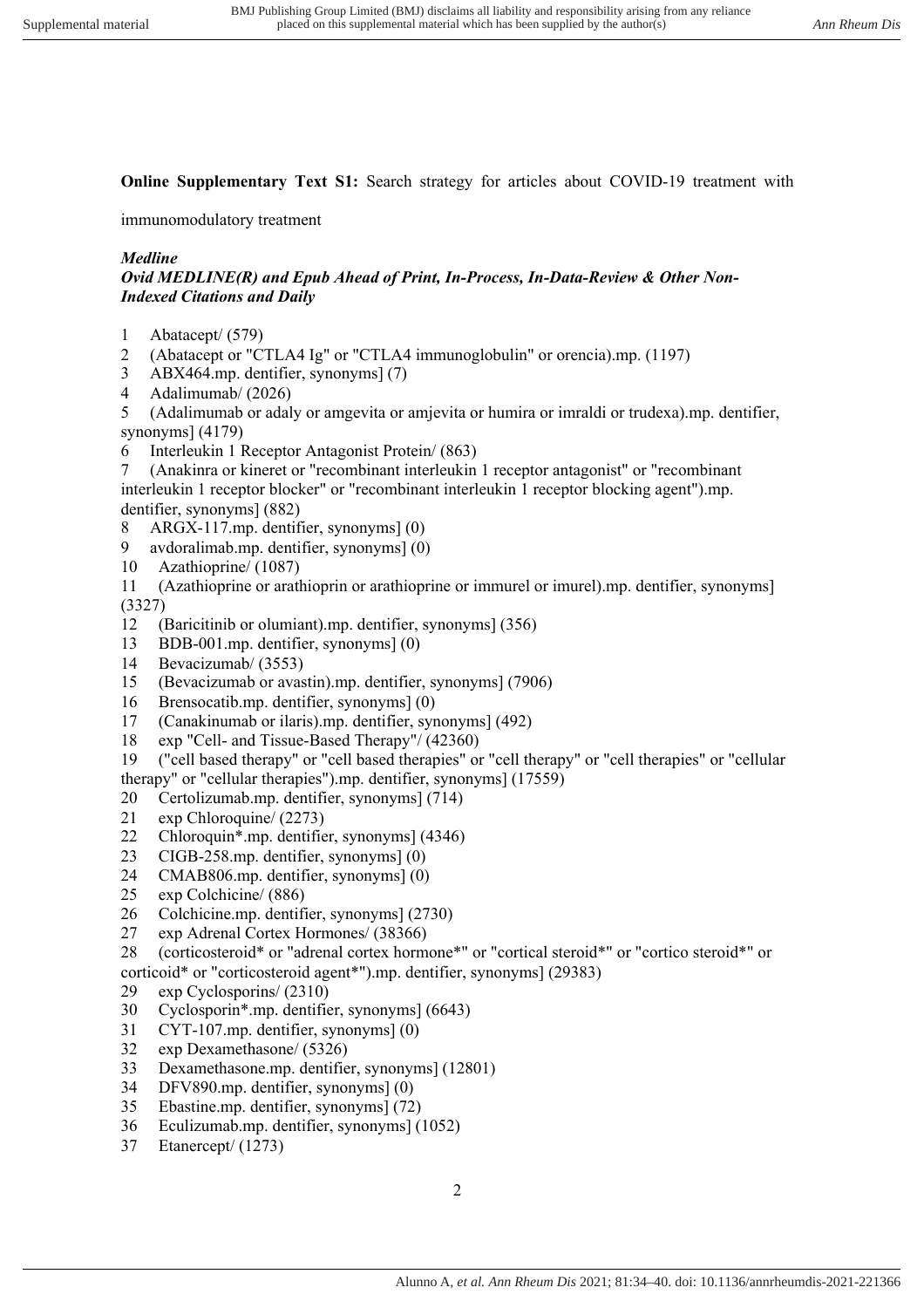38 (Etanercept or benepali or embrel or enbrel or "tumor necrosis factor receptor Fc fusion protein" or "tumour necrosis factor receptor Fc fusion protein").mp. dentifier, synonyms] (2787)

- 39 Fedratinib.mp. dentifier, synonyms] (61)
- 40 Filgotinib.mp. dentifier, synonyms] (87)
- 41 Fingolimod Hydrochloride/ (720)
- 42 (Fingolimod or gilenia or gilenya).mp. dentifier, synonyms] (1398)
- 43 (Golimumab or simponi).mp. dentifier, synonyms] (805)
- 44 (Guselkumab or tremfya).mp. dentifier, synonyms] (234)
- 45 exp Glucocorticoids/ (21083)
- 46 glucocorticoid\*.mp. dentifier, synonyms] (22665)
- 47 HCR040.mp. dentifier, synonyms] (0)
- 48 Hydroxychloroquine/ (1171)
- 49 (Hydroxychloroquine or plaquenil).mp. dentifier, synonyms] (3003)
- 50 IFX-1.mp. dentifier, synonyms] (14)
- 51 Imatinib Mesylate/ (1814)
- 52 (Imatinib or gleevac or gleevec or glivec).mp. dentifier, synonyms] (4620)
- 53 exp Immunoglobulins/ (106188)
- 54 (Immunoglobulin\* or "gamma-globulin\*" or gammaglobulin\* or tegeline or veinoglobulin\* or venoglobulin\*).mp. dentifier, synonyms] (50150)
- 55 exp Immunotherapy/ (44172)
- 56 (Immunotherap\* or "biologic response modifier therap\*" or "biological response modifier therap\*" or "BRM therap\*" or "immune therap\*" or "immunoglobulin therap\*" or "immunological therap\*" or "immunological treatment\*" or "immunomodulatory intervention\*").mp. dentifier, synonyms] (48544)
- 57 IMU-838.mp. dentifier, synonyms] (2)
- 58 Infliximab/ (2440)

59 (Infliximab or flixabi or inflectra or remicade or remsima or renflexis).mp. dentifier,

- synonyms] (5286)
- 60 exp Interferons/ (15621)
- 61 Interferon\*.mp. dentifier, synonyms] (40965)
- 62 Itolizumab.mp. dentifier, synonyms] (28)
- 63 Immunoglobulins, Intravenous/ (2436)
- 64 IVIG.mp. dentifier, synonyms] (2567)
- 65 (Ixekizumab or taltz).mp. dentifier, synonyms] (510)
- 66 Jakotinib.mp. dentifier, synonyms] (0)
- 67 Leflunomide/ (240)
- 68 (Leflunomide or arava).mp. dentifier, synonyms] (695)
- 69 Masitinib.mp. dentifier, synonyms] (63)<br>70 Mast Cells/ (2767)
- Mast Cells/ (2767)
- 71 ((mast adj cell\*) or mastocyte\*).mp. dentifier, synonyms] (7573)
- 72 Mavrilimumab.mp. dentifier, synonyms] (19)
- 73 Methotrexate/ (4535)
- 74 (Methotrexate or metoject or nordimet or novatrex).mp. dentifier, synonyms] (10851)
- exp Methylprednisolone/ (2121)
- 76 Methylprednisolone.mp. dentifier, synonyms] (4915)
- 77 Mycophenolic Acid/ (1248)
- 78 (Mycophenolate or (mycophenolic adj acid) or myfortic or (mycophenolate adj mofetil)).mp. dentifier, synonyms] (3724)
- 79 (Nintedanib or intedanib).mp. dentifier, synonyms] (766)
- 80 exp Anti-Inflammatory Agents, Non-Steroidal/ (24544)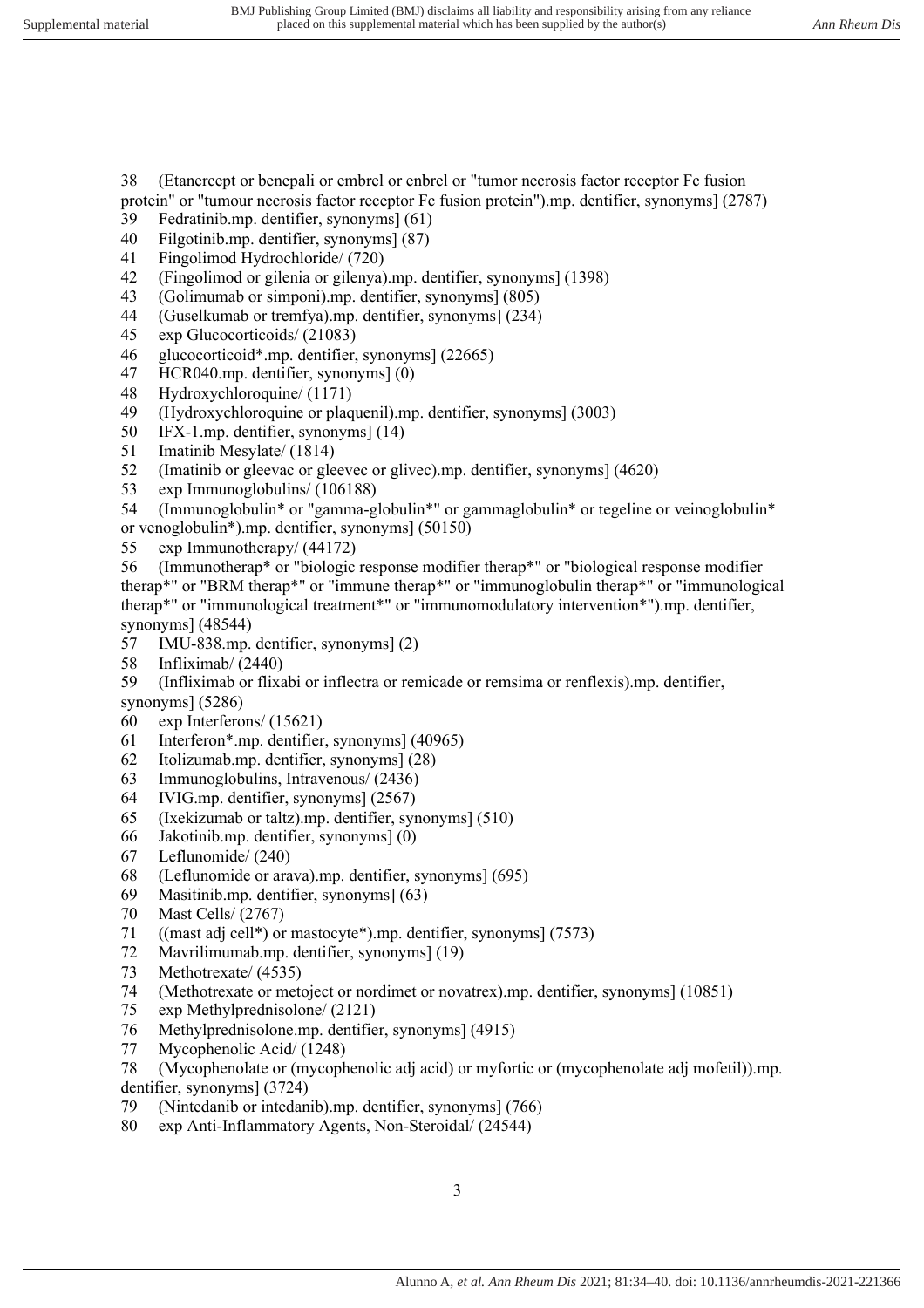81 (NSAID\* or "non steroid anti inflammatory agent\*" or "non steroid anti inflammatory drug\*" or "non steroidal anti inflammatory agent\*" or "non steroidal anti inflammatory drug\*" or "nonsteroid antiinflammatory agent\*" or "nonsteroid antiinflammatory drug\*" or "nonsteroidal antiinflammatory agent\*" or "nonsteroidal antiinflammatory drug\*" or "non steroid antiinflammatory agent\*" or "non steroid antiinflammatory drug\*" or "non steroidal antiinflammatory agent\*" or "non steroidal antiinflammatory drug\*" or "nonsteroid anti inflammatory agent\*" or "nonsteroid anti inflammatory drug\*" or "nonsteroidal anti inflammatory agent\*" or "nonsteroidal anti inflammatory drug\*").mp. dentifier, synonyms] (12245)

- 82 (Ocrelizumab or ocrevus).mp. dentifier, synonyms] (285)
- 83 Otilimab.mp. dentifier, synonyms] (2)
- 84 Programmed Cell Death 1 Receptor/ (4857)
- 85 (PD-1 or Gilvetmab or "programmed cell death 1 receptor").mp. dentifier, synonyms] (13078)
- 86 (Pembrolizumab or keytruda or lambrolizumab).mp. dentifier, synonyms] (4063)
- 87 exp Prednisolone/ (4716)
- 88 Prednisolone.mp. dentifier, synonyms] (7040)
- 89 Prednisone/ (3337)
- 90 Prednisone.mp. dentifier, synonyms] (7442)
- 91 (Ravulizumab or ultomiris).mp. dentifier, synonyms] (29)
- 92 ((recombinant adj2 "interleukin 2") or lymphocult).mp. dentifier, synonyms] (92)
- 93 (recombinant adj2 "interleukin 7").mp. dentifier, synonyms] (18)<br>94 Rituximab/ (4433)
- Rituximab/ (4433)
- 95 (Rituximab or mabthera or truxima).mp. dentifier, synonyms] (10152)<br>96 (Ruxolitinib or iakafi or iakavi).mp. dentifier, synonyms] (1043)
- 96 (Ruxolitinib or jakafi or jakavi).mp. dentifier, synonyms] (1043)
- 97 (Sarilumab or kevzara).mp. dentifier, synonyms] (133)
- 98 (Secukinumab or cosentyx).mp. dentifier, synonyms] (1013)
- 99 Selinexor.mp. dentifier, synonyms] (163)
- 100 Siltuximab.mp. dentifier, synonyms] (88)
- 101 exp Stem Cells/ (56740)
- 102 "stem cell\*".mp. dentifier, synonyms] (126152)
- 103 Sulfasalazine/ (376)
- 104 (Sulphasalazine or salazopyrine or sulfasalazine or salazosulfapyridine).mp. dentifier,
- synonyms] (1086)
- 105 TD-0903.mp. dentifier, synonyms] (0)
- 106 (Tocilizumab or roactemra).mp. dentifier, synonyms] (2307)
- 107 (Tranilast or rizaben).mp. dentifier, synonyms] (144)

108 ("tumor necrosis factor alpha inhibitor\*" or "tumour necrosis factor alpha inhibitor\*").mp. dentifier, synonyms] (517)

109 ("anti TNF agent\*" or "anti TNF alpha agent\*").mp. dentifier, synonyms] (834)

110 ("anti tumor necrosis factor agent\*" or "anti tumour necrosis factor agent\*").mp. dentifier, synonyms] (181)

111 ("TNF alpha inhibitor\*" or "TNF inhibitor\*").mp. dentifier, synonyms] (1775)

112 ("tumur necrosis factor inhibitor\*" or "tumour necrosis factor inhibitor\*").mp. dentifier, synonyms] (257)

- 113 (Upadacitinib or rinvoq).mp. dentifier, synonyms] (116)
- 114 (Ustekinumab or stelara).mp. dentifier, synonyms] (1401)
- 115 Ustekinumab/ (605)
- 116 Vafidemstat.mp. dentifier, synonyms] (1)
- 117 vMIP.mp. dentifier, synonyms] (20)
- 118 zilucoplan.mp. dentifier, synonyms] (4)
- 119 (acalabrutinib or "acp 196" or acp196 or calquence).mp. dentifier, synonyms] (141)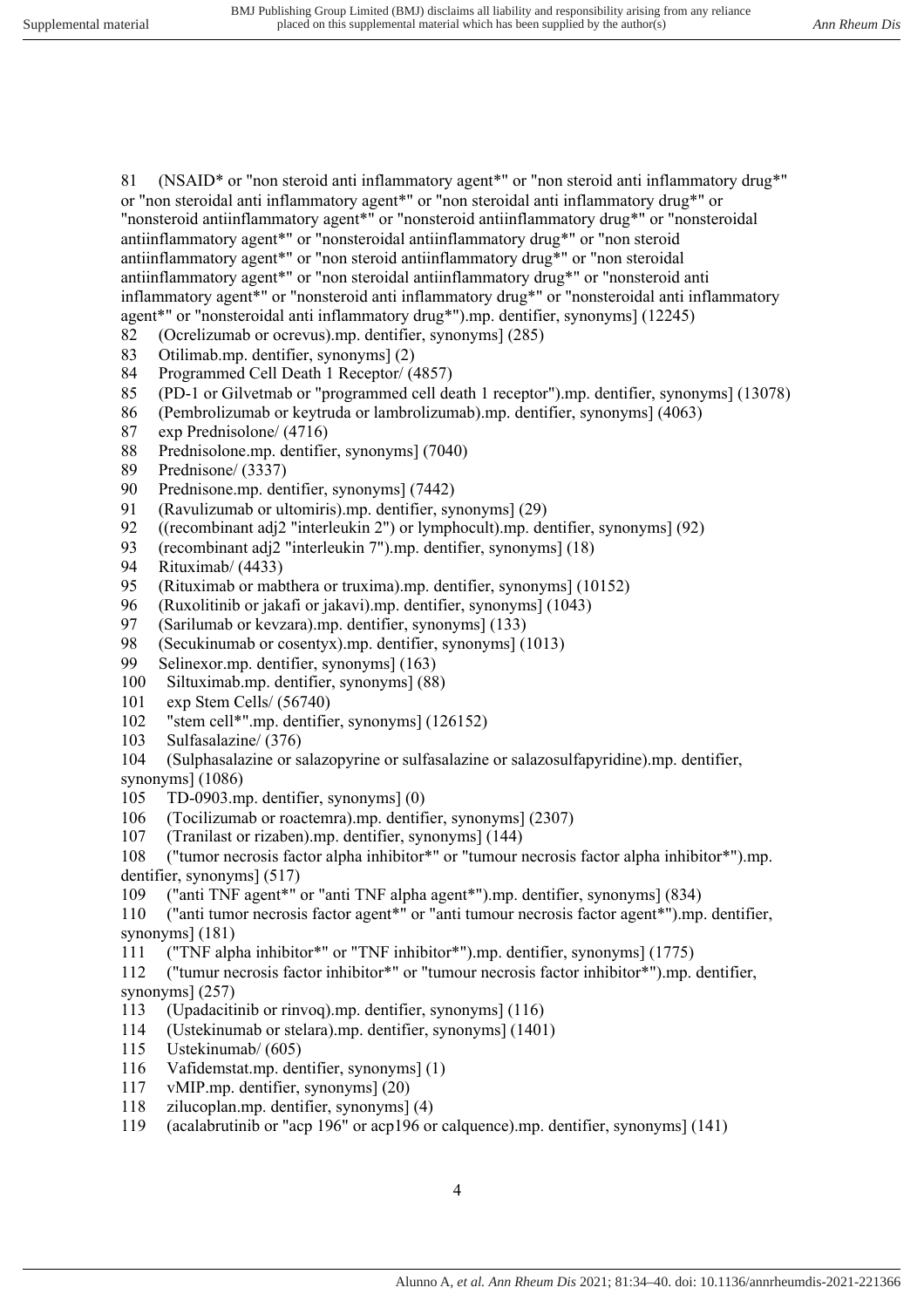120 1 or 2 or 3 or 4 or 5 or 6 or 7 or 8 or 9 or 10 or 11 or 12 or 13 or 14 or 15 or 16 or 17 or 18 or 19 or 20 or 21 or 22 or 23 or 24 or 25 or 26 or 27 or 28 or 29 or 30 or 31 or 32 or 33 or 34 or 35 or 36 or 37 or 38 or 39 or 40 or 41 or 42 or 43 or 44 or 45 or 46 or 47 or 48 or 49 or 50 or 51 or 52 or 53 or 54 or 55 or 56 or 57 or 58 or 59 or 60 or 61 or 62 or 63 or 64 or 65 or 66 or 67 or 68 or 69 or 70 or 71 or 72 or 73 or 74 or 75 or 76 or 77 or 78 or 79 or 80 or 81 or 82 or 83 or 84 or 85 or 86 or 87 or 88 or 89 or 90 or 91 or 92 or 93 or 94 or 95 or 96 or 97 or 98 or 99 or 100 or 101 or 102 or 103 or 104 or 105 or 106 or 107 or 108 or 109 or 110 or 111 or 112 or 113 or 114 or 115 or 116 or 117 or 118 or 119 (506357)

- 121 exp Coronavirus/ (19595)
- 122 exp Coronavirus Infections/ (20991)

123 ("2019-nCoV\*" or 2019nCoV\* or "19-nCoV\*" or 19nCoV\* or nCoV2019\* or "nCoV-2019\*" or nCoV19\* or "nCoV-19\*" or "COVID-19\*" or COVID19\* or "COVID-2019\*" or COVID2019\* or "HCoV-19\*" or HCoV19\* or "HCoV-2019\*" or HCoV2019\* or "2019 novel\*" or Ncov\* or "n-cov" or "SARS-CoV-2\*" or "SARSCoV-2\*" or "SARSCoV2\*" or "SARS-CoV2\*" or SARSCov19\* or "SARS-Cov19\*" or "SARSCov-19\*" or "SARS-Cov-19\*" or SARSCov2019\* or "SARS-Cov2019\*" or "SARSCov-2019\*" or "SARS-Cov-2019\*" or SARS2\* or "SARS-2\*" or SARScoronavirus2\* or "SARS-coronavirus-2\*" or "SARScoronavirus 2\*" or "SARS coronavirus2\*" or SARScoronovirus2\* or "SARS-coronovirus-2\*" or "SARScoronovirus 2\*" or "SARS coronovirus2\*" or covid).ti,ab,kw,kf. (38713)

- 124 "severe acute respiratory syndrome\*".ti,ab,kw,kf. (6855)
- 125 ((corona\* or corono\*) adj1 (virus\* or viral\* or virinae\*)).ti,ab,kw,kf.  $(1388)$
- 126 (coronavirus\* or coronovirus\* or coronavirinae\* or CoV).ti,ab,kw,kf. (28750)
- 127 121 or 122 or 123 or 124 or 125 or 126 (51103)
- 128 120 and 127 (5416)
- 129 limit 128 to yr="2019 -Current" (3615)

#### *Embase*

- 1 abatacept/ (9193)
- 2 (Abatacept or "CTLA4 Ig" or "CTLA4 immunoglobulin" or orencia).mp. (9964)
- 3 ABX464.mp. (17)
- 4 acalabrutinib/ (534)
- 5 (Acalabrutinib or "acp 196" or acp196 or calquence).mp. (569)
- 6 adalimumab/ (33496)
- 7 (Adalimumab or adaly or amgevita or amjevita or humira or imraldi or trudexa).mp. (34253)
- 8 anakinra/ (2412)
- 9 (Anakinra or kineret or "recombinant interleukin 1 receptor antagonist" or "recombinant

interleukin 1 receptor blocker" or "recombinant interleukin 1 receptor blocking agent").mp. (8661) 10 ARGX-117.mp. (1)

- 
- 11 avdoralimab.mp. (1)
- 12 azathioprine/ (71856)
- 13 (Azathioprine or arathioprin or arathioprine or immurel or imurel).mp. (73616)
- 14 baricitinib/ (1171)
- 15 (Baricitinib or olumiant).mp. (1215)
- 16 BDB-001.mp. (1)
- 17 bevacizumab/ (58063)
- 18 (Bevacizumab or avastin).mp. (59931)
- 19 brensocatib/ (2)
- 20 Brensocatib.mp. (2)
- 21 canakinumab/ (3040)
- 22 (Canakinumab or ilaris).mp. (3139)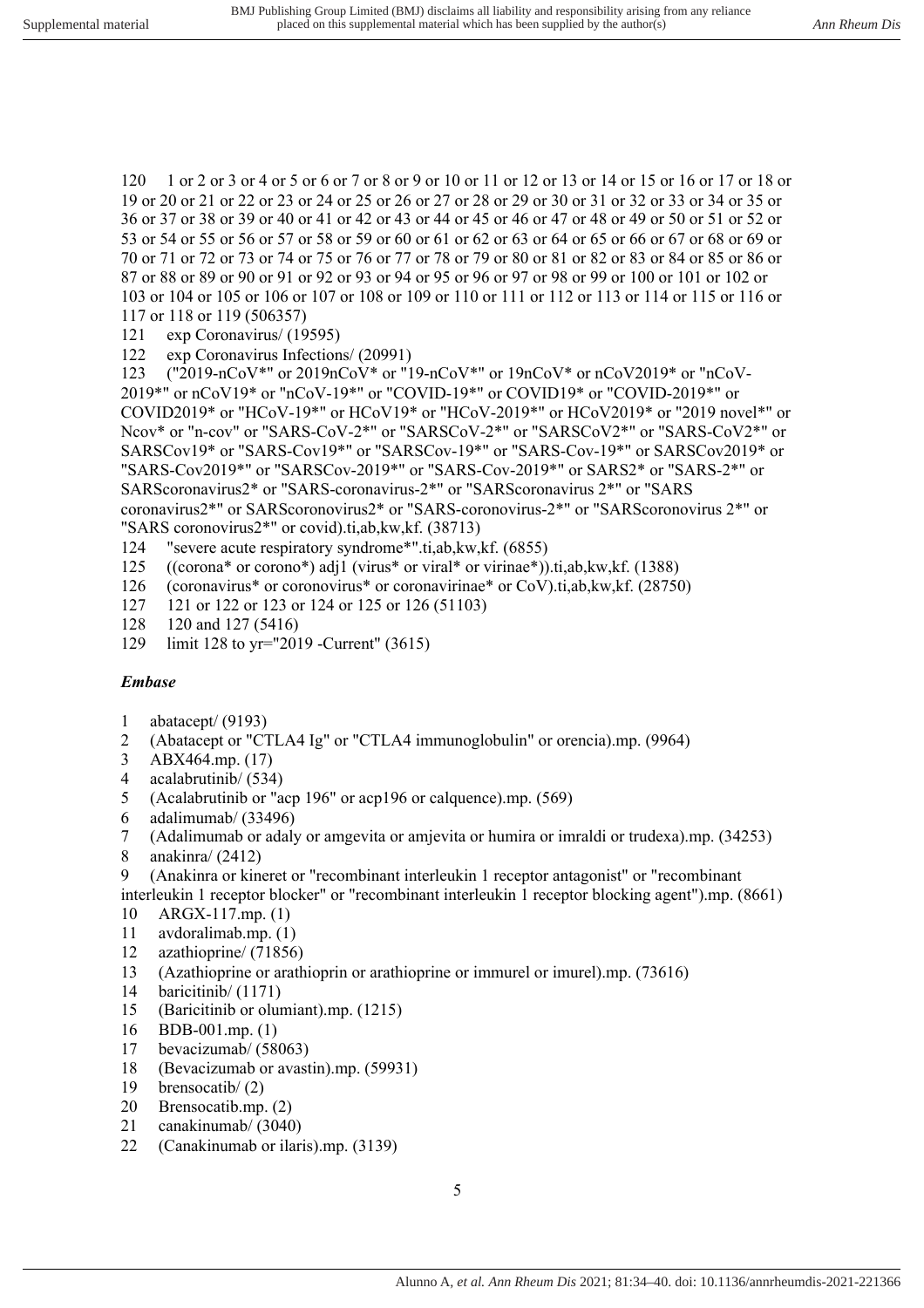- 23 exp cell therapy/ (202065)
- 24 ("cell based therapy" or "cell based therapies" or "cell therapy" or "cell therapies" or "cellular therapy" or "cellular therapies").mp. (68705)
- 25 Certolizumab.mp. (7209)
- 26 chloroquine/ (24968)
- 27 Chloroquin\*.mp. (28360)
- 28 CIGB-258.mp. (0)
- 29 CMAB806.mp. (0)
- 30 exp colchicine/ (20097)
- 31 Colchicine.mp. (21834)
- 32 exp corticosteroid/ (713138)
- 33 (corticosteroid\* or "adrenal cortex hormone\*" or "cortical steroid\*" or "cortico steroid\*" or corticoid\* or "corticosteroid agent\*").mp. (254142)
- 34 cyclosporine/ (12119)
- 35 Cyclosporin\*.mp. (128632)
- 36 CYT-107.mp. (25)
- 37 dexamethasone/ (116542)
- 38 Dexamethasone.mp. (125934)
- 39 DFV890.mp. (0)
- 40 ebastine/ (1148)
- 41 Ebastine.mp. (1181)
- 42 eculizumab/ (5141)
- 43 Eculizumab.mp. (5371)
- 44 etanercept/ (31276)
- 45 (Etanercept or benepali or embrel or enbrel or "tumor necrosis factor receptor Fc fusion protein" or "tumour necrosis factor receptor Fc fusion protein").mp. (32234)
- 46 fedratinib/ (398)
- 47 Fedratinib.mp. (413)
- 48 filgotinib/ (383)
- 49 Filgotinib.mp. (389)
- 50 fingolimod/ (9700)
- 51 (Fingolimod or gilenia or gilenya).mp. (9947)
- 52 golimumab/ (6880)
- 53 (Golimumab or simponi).mp. (7051)
- 54 guselkumab/ (692)
- 55 (Guselkumab or tremfya).mp. (720)
- 56 exp glucocorticoid/ (547889)
- 57 glucocorticoid\*.mp. (109216)<br>58 HCR040.mp. (0)
- $HCR040.mp. (0)$
- 59 hydroxychloroquine/ (23249)
- 60 (Hydroxychloroquine or plaquenil).mp. (24266)
- 61 IFX-1.mp. (95)
- 62 imatinib/ (41910)
- 63 (Imatinib or gleevac or gleevec or glivec).mp. (43723)
- 64 exp immunoglobulin/ (373027)
- 65 (Immunoglobulin\* or "gamma-globulin\*" or gammaglobulin\* or tegeline or veinoglobulin\* or venoglobulin\*).mp. (568468)
- 66 exp immunotherapy/ (191127)

67 (Immunotherap\* or "biologic response modifier therap\*" or "biological response modifier therap\*" or "BRM therap\*" or "immune therap\*" or "immunoglobulin therap\*" or "immunological therap\*" or "immunological treatment\*" or "immunomodulatory intervention\*").mp. (182967)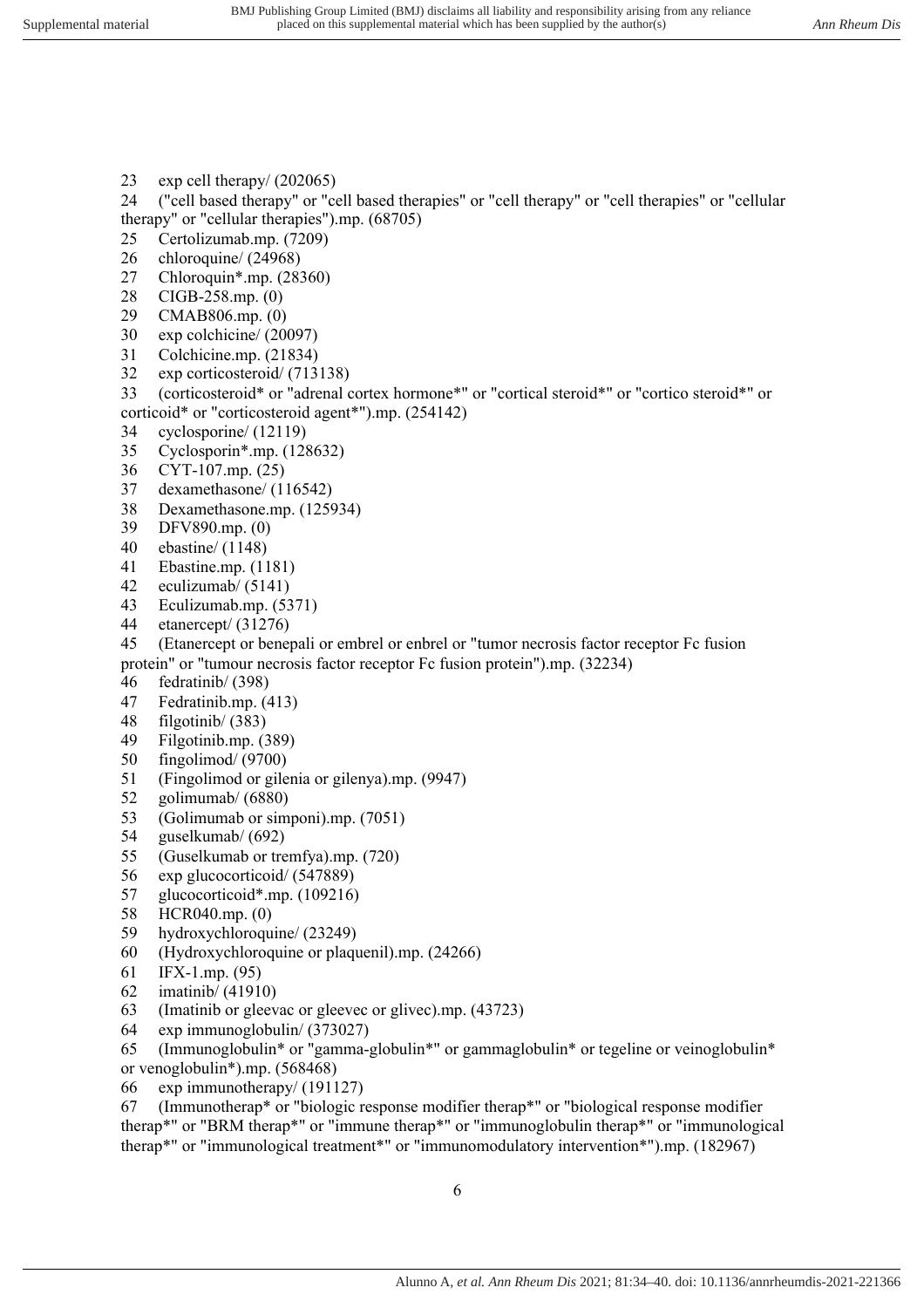- 68 IMU-838.mp. (8)
- 69 infliximab/ (50638)
- 70 (Infliximab or flixabi or inflectra or remicade or remsima or renflexis).mp. (51789)
- 71 exp interferon/ (499113)
- 72 Interferon\*.mp. (339214)
- 73 itolizumab/ (77)
- 74 IVIG.mp. (16952)
- 75 ixekizumab/ (1706)
- 76 (Ixekizumab or taltz).mp. (1763)
- 77 Jakotinib.mp. (0)
- 78 leflunomide/ (11660)
- 79 (Leflunomide or arava).mp. (11973)
- 80 masitinib/ (507)
- 81 Masitinib.mp. (537)
- 82 mast cell/ (32134)
- 83 ((mast adj cell\*) or mastocyte\*).mp. (44865)
- 84 mavrilimumab/ (110)
- 85 Mavrilimumab.mp. (110)
- 86 methotrexate/ (138928)
- 87 (Methotrexate or metoject or nordimet or novatrex).mp. (142684)
- 88 methylprednisolone/ (78064)
- 89 Methylprednisolone.mp. (85801)
- 90 mycophenolic acid/ (17362)
- 91 (Mycophenolate or (mycophenolic adj acid) or myfortic or (mycophenolate adj mofetil)).mp. (68499)
- 92 nintedanib/ (3037)
- 93 (Nintedanib or intedanib).mp. (3252)
- 94 exp nonsteroid antiinflammatory agent/ (580879)

95 (NSAID\* or "non steroid anti inflammatory agent\*" or "non steroid anti inflammatory drug\*" or "non steroidal anti inflammatory agent\*" or "non steroidal anti inflammatory drug\*" or "nonsteroid antiinflammatory agent\*" or "nonsteroid antiinflammatory drug\*" or "nonsteroidal antiinflammatory agent\*" or "nonsteroidal antiinflammatory drug\*" or "non steroid antiinflammatory agent\*" or "non steroid antiinflammatory drug\*" or "non steroidal antiinflammatory agent\*" or "non steroidal antiinflammatory drug\*" or "nonsteroid anti inflammatory agent\*" or "nonsteroid anti inflammatory drug\*" or "nonsteroidal anti inflammatory

agent\*" or "nonsteroidal anti inflammatory drug\*").mp. (131423)

- 96 ocrelizumab/ (1735)
- 97 (Ocrelizumab or ocrevus).mp. (1805)<br>98 otilimab/ (17)
- otilimab/ (17)
- 99 Otilimab.mp. (17)
- 100 gilvetmab/ (251)
- 101 (PD-1 or Gilvetmab).mp. (31251)
- 102 programmed cell death 1 receptor.mp. (221)
- 103 pembrolizumab/ (15300)
- 104 (Pembrolizumab or keytruda or lambrolizumab).mp. (16207)
- 105 prednisolone/ (97691)
- 106 Prednisolone.mp. (108112)
- 107 prednisone/ (127911)
- 108 Prednisone.mp. (132005)
- 109 ravulizumab/ (93)
- 110 (Ravulizumab or ultomiris).mp. (96)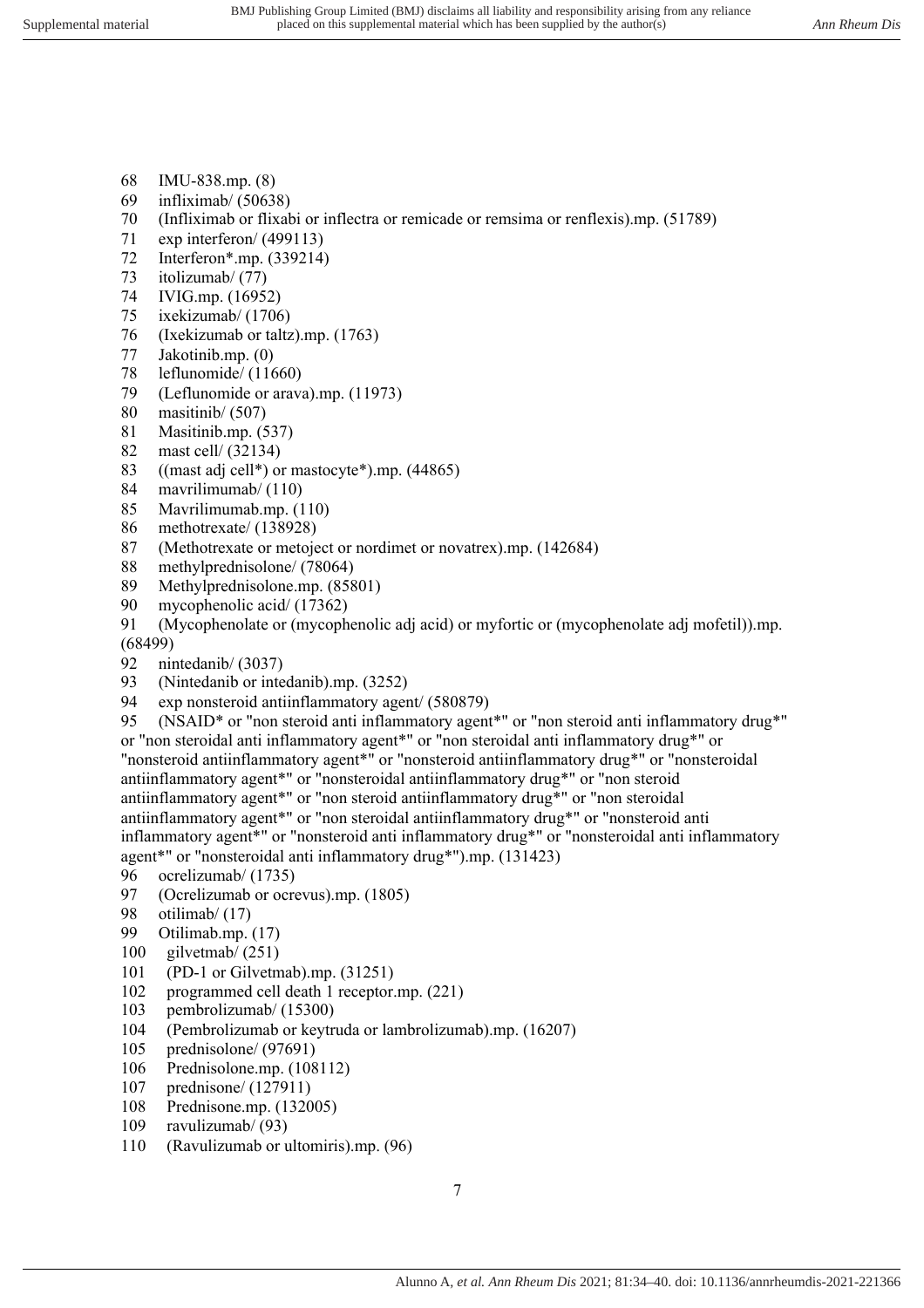- 111 exp recombinant interleukin 2/ (5784)
- 112 ((recombinant adj2 "interleukin 2") or lymphocult).mp. (4146)
- 113 exp recombinant interleukin 7/ (339)
- 114 (recombinant adj2 "interleukin 7").mp. (363)
- 115 rituximab/ (79475)
- 116 (Rituximab or mabthera or truxima).mp. (83435)
- 117 ruxolitinib/ (4756)
- 118 (Ruxolitinib or jakafi or jakavi).mp. (4910)
- 119 sarilumab/ (594)
- 120 (Sarilumab or kevzara).mp. (615)
- 121 secukinumab/ (3533)
- 122 (Secukinumab or cosentyx).mp. (3646)
- 123 selinexor/ (664)
- 124 Selinexor.mp. (699)<br>125 siltuximab/ (687)
- siltuximab/ (687)
- 126 Siltuximab.mp. (706)
- 127 exp stem cell/ (362533)
- 128 (Stem adj cell\*).mp. (538786)
- 129 salazosulfapyridine/ (19864)
- 130 (Sulphasalazine or salazopyrine or sulfasalazine or salazosulfapyridine).mp. (20375)
- 131 TD-0903.mp. (1)
- 132 tocilizumab/ (12168)
- 133 (Tocilizumab or roactemra).mp. (12676)
- 134 tranilast/ (1181)
- 135 (Tranilast or rizaben).mp. (1222)
- 136 exp tumor necrosis factor inhibitor/ (90671)
- 137 ("tumor necrosis factor alpha inhibitor\*" or "tumour necrosis factor alpha inhibitor\*").mp. (6793)
- 138 ("anti TNF agent\*" or "anti TNF alpha agent\*").mp. (4699)
- 139 ("anti tumour necrosis factor agent\*" or "anti tumor necrosis factor agent\*").mp. (582)
- 140 ("TNF alpha inhibitor\*" or "TNF inhibitor\*").mp. (7426)
- 141 ("tumour necrosis factor inhibitor\*" or "tumor necrosis factor inhibitor\*").mp. (14939)
- 142 upadacitinib/ (408)
- 143 (Upadacitinib or rinvoq).mp. (417)
- 144 ustekinumab/ (7049)
- 145 (Ustekinumab or stelara).mp. (7247)
- 146 vafidemstat/ (6)
- 147 Vafidemstat.mp. (6)
- 148 vMIP.mp. (139)
- 149 zilucoplan/ (25)
- 150 zilucoplan.mp. (25)
- 151 itolizumab.mp. (81)

152 1 or 2 or 3 or 4 or 5 or 6 or 7 or 8 or 9 or 10 or 11 or 12 or 13 or 14 or 15 or 16 or 17 or 18 or 19 or 20 or 21 or 22 or 23 or 24 or 25 or 26 or 27 or 28 or 29 or 30 or 31 or 32 or 33 or 34 or 35 or 36 or 37 or 38 or 39 or 40 or 41 or 42 or 43 or 44 or 45 or 46 or 47 or 48 or 49 or 50 or 51 or 52 or 53 or 54 or 55 or 56 or 57 or 58 or 59 or 60 or 61 or 62 or 63 or 64 or 65 or 66 or 67 or 68 or 69 or 70 or 71 or 72 or 73 or 74 or 75 or 76 or 77 or 78 or 79 or 80 or 81 or 82 or 83 or 84 or 85 or 86 or 87 or 88 or 89 or 90 or 91 or 92 or 93 or 94 or 95 or 96 or 97 or 98 or 99 or 100 or 101 or 102 or 103 or 104 or 105 or 106 or 107 or 108 or 109 or 110 or 111 or 112 or 113 or 114 or 115 or 116 or 117 or 118 or 119 or 120 or 121 or 122 or 123 or 124 or 125 or 126 or 127 or 128 or 129 or 130 or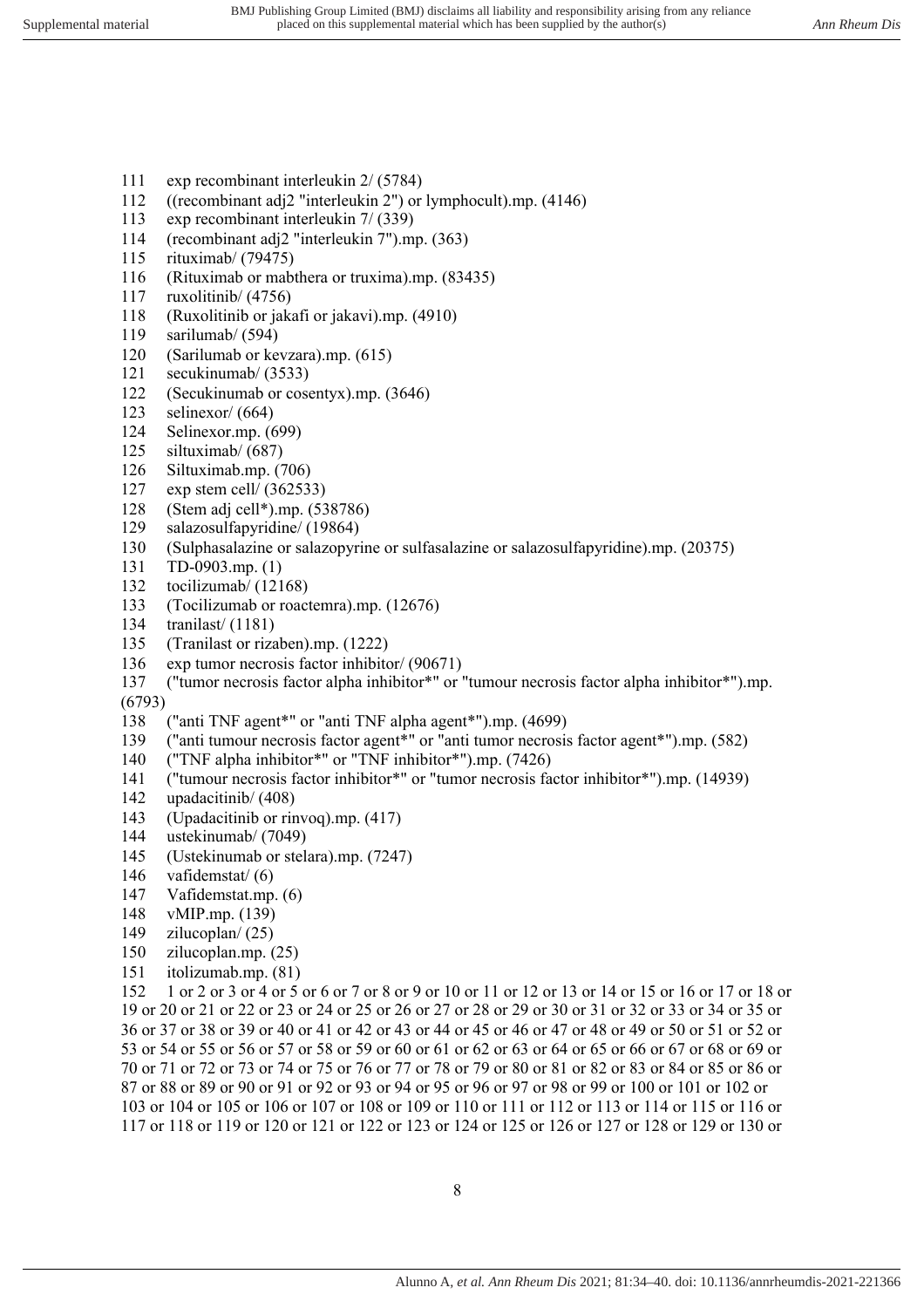131 or 132 or 133 or 134 or 135 or 136 or 137 or 138 or 139 or 140 or 141 or 142 or 143 or 144 or 145 or 146 or 147 or 148 or 149 or 150 or 151 (3020762)

153 exp Coronavirinae/ (16754)

154 exp Coronavirus infection/ (17958)

155 ("coronavirus disease 2019" or "severe acute respiratory syndrome coronavirus 2").sh,dj. (35694)

156 ((corona\* or corono\*) adj1 (virus\* or viral\* or virinae\*)).ti,ab,kw. (1168)

157 ("2019-nCoV\*" or 2019nCoV\* or "19-nCoV\*" or 19nCoV\* or nCoV2019\* or "nCoV-2019\*" or nCoV19\* or "nCoV-19\*" or "COVID-19\*" or COVID19\* or "COVID-2019\*" or COVID2019\* or "HCoV-19\*" or HCoV19\* or "HCoV-2019\*" or HCoV2019\* or "2019 novel\*" or Ncov\* or "n-cov" or "SARS-CoV-2\*" or "SARSCoV-2\*" or "SARSCoV2\*" or "SARS-CoV2\*" or SARSCov19\* or "SARS-Cov19\*" or "SARSCov-19\*" or "SARS-Cov-19\*" or SARSCov2019\* or "SARS-Cov2019\*" or "SARSCov-2019\*" or "SARS-Cov-2019\*" or SARS2\* or "SARS-2\*" or SARScoronavirus2\* or "SARS-coronavirus-2\*" or "SARScoronavirus 2\*" or "SARS coronavirus2\*" or SARScoronovirus2\* or "SARS-coronovirus-2\*" or "SARScoronovirus 2\*" or "SARS coronovirus2\*" or covid).ti,ab,kw. (37658)

158 "severe acute respiratory syndrome\*".ti,ab,kw. (9296)

159 (coronavirus\* or coronovirus\* or coronavirinae\* or CoV).ti,ab,kw. (33830)

- 160 153 or 154 or 155 or 156 or 157 or 158 or 159 (64189)
- 161 152 and 160 (9143)
- 162 limit 161 to yr="2019 -Current" (5942)

### **CINAHL**

S125 S115 AND S123 S124 S115 AND S123 S123 S116 OR S117 OR S118 OR S119 OR S120 OR S121 OR S122 S122 (MH "Coronavirus+") S121 "severe acute respiratory syndrome\*" S120 ("2019-nCoV\*" or 2019nCoV\* or "19-nCoV\*" or 19nCoV\* or nCoV2019\* or "nCoV-2019\*" or nCoV19\* or"nCoV-19\*" or "COVID-19\*" or COVID19\* or"COVID-2019\*" orCOVID2019\* or "HCoV-19\*" or HCoV19\* or"HCoV-2019\*" or HCoV2019\* or "2019 novel\*" or Ncov\* or "n- cov" or "SARS-CoV-2\*" or "SARSCoV-2\*" or "SARSCoV2\*" or "SARSCoV2\*" or SARSCov19\* or "SARS-Cov19\*" or "SARSCov-19\*" or "SARS-Cov-19\*" or SARSCov2019\* or "SARS-Cov2019\*" or "SARSCov-2019\*" or "SARS-Cov-2019\*" or SARS2\* or "SARS-2\*" or SARScoronavirus2\* or "SARS-coronavirus-2\*" or "SARScoronavirus 2\*" or "SARS coronavirus2\*" or SARScoronovirus2\* or "SARS-coronovirus-2\*" or "SARScoronovirus 2\*" or "SARS coronovirus2\*" or covid) S119 (coronavirus\* or coronovirus\* or coronavirinae\* or CoV) S118 ((corona\* or corono\*) N1 (virus\* or viral\* or virinae\*)). S117 ("coronavirus disease 2019" or "severe acute respiratory syndrome coronavirus 2").S116 (MH "Coronavirus Infections+") S115 S1 OR S2 OR S3 OR S4 OR S5 OR S6 OR S7 OR S8 OR S9 OR S10 OR S11 OR S12 OR S13 OR S14 OR S15 OR S16 OR S17 OR S18 OR S19 OR S20 OR S21 OR S22 OR S23 OR S24 OR S25 OR S26 OR S27 OR S28 OR S29 OR S30 OR S31 OR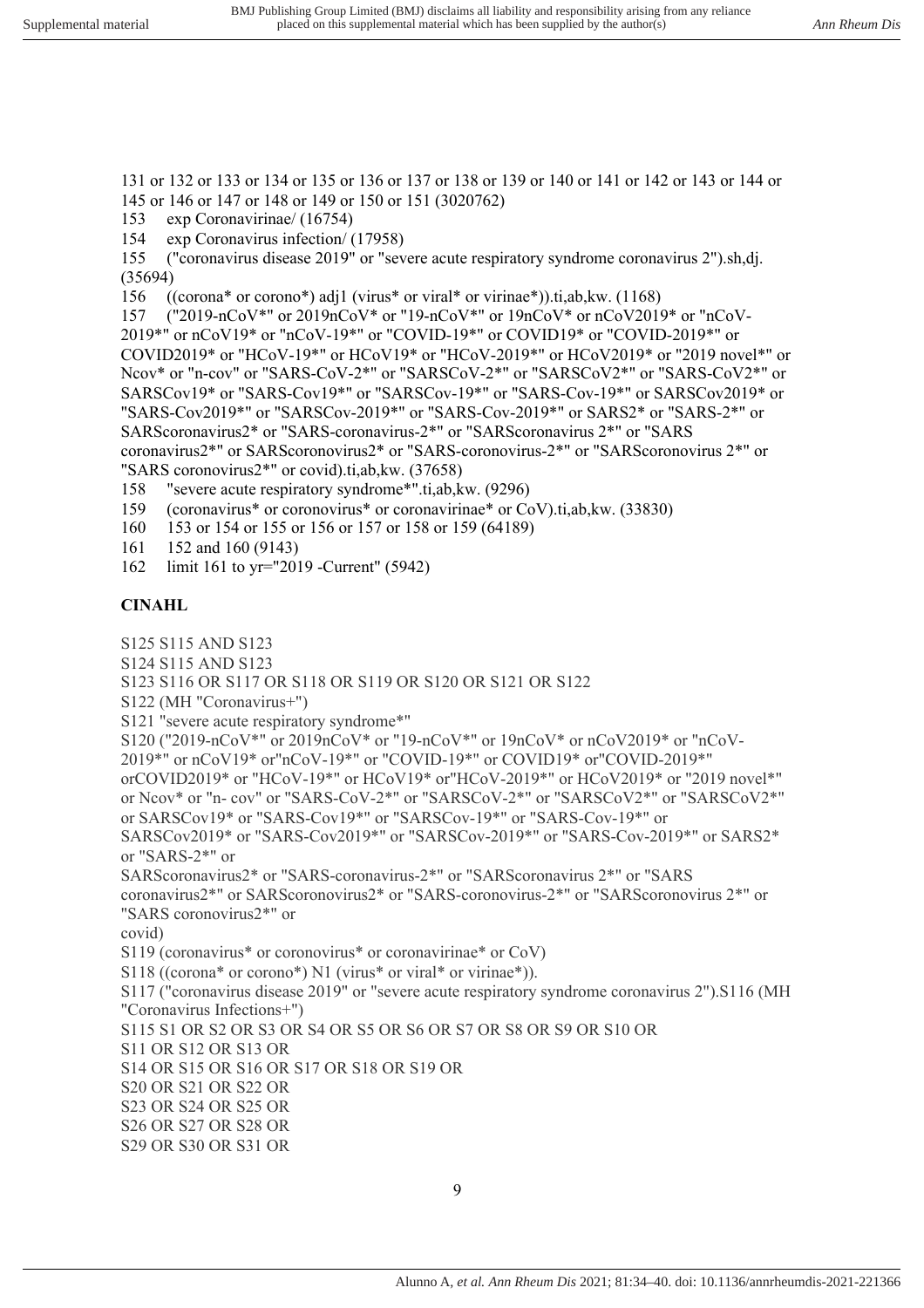S47 OR S48 OR S49 OR S50 OR S51 OR S52 OR S53 OR S54 OR S55 OR S56 OR S57 OR S58 OR S59 OR S60 OR S61 OR S62 OR S63 OR S64 OR S65 OR S66 OR S67 OR S68 OR S69 OR S70 OR S71 OR S72 OR S73 OR S74 OR S75 OR S76 OR S77 OR S78 OR S79 OR S80 OR S81 OR S82 OR S83 OR S84 OR S85 OR S86 OR S87 OR S88 OR S89 OR S90 OR S91 OR S92 OR S93 OR S94 OR S95 OR S96 OR S97 OR S98 OR S99 OR S100 OR S101 OR S102 OR S103 OR S104 OR S105 OR S106 OR S107 OR S108 OR S109 OR S110 OR S111 OR S112 OR S113 OR S114 S114 vafidemstat S113 secukinumab or cosentyx S112 ustekinumab or stelara S111 (MH "Stem Cells+") S110 upadacitinib or rinvoq S109 selinexor S108 "anti tumor necrosis factor agent\*" or "anti tumour necrosis factor agent\*" or "TNF inhibitor\*" or "tumor necrosis factor inhibitor\*"or "tumour necrosis factor inhibitor\*" S107 "tumor necrosis factor alpha inhibitor\*" or "tumour necrosis factor alpha inhibitor\*" or "antiTNF Agent\*" or "anti tnf alpha agent\*" S106 tranilast or rizaben S105 siltuximab S104 sulphasalazine or salazopyrine or sulfasalazine or salazosulfapyridine S103 tocilizumab or roactemra S102 (MH "Tocilizumab") S101 zilucoplan S100 vMIP S99 "stem cell\*" S98 (MH "Azathioprine") S97 sarilumab or kevzara S96 ruxolitinib or jakafi or jakavi S95 rituximab or mabthera ortruxima S94 (MH "Rituximab")

Alunno A*, et al. Ann Rheum Dis* 2021; 81:34–40. doi: 10.1136/annrheumdis-2021-221366

S32 OR S33 OR S34 OR S35 OR S36 OR S37 OR S38 OR S39 OR S40 OR S41 OR S42 OR S43 OR S44 OR S45 OR S46 OR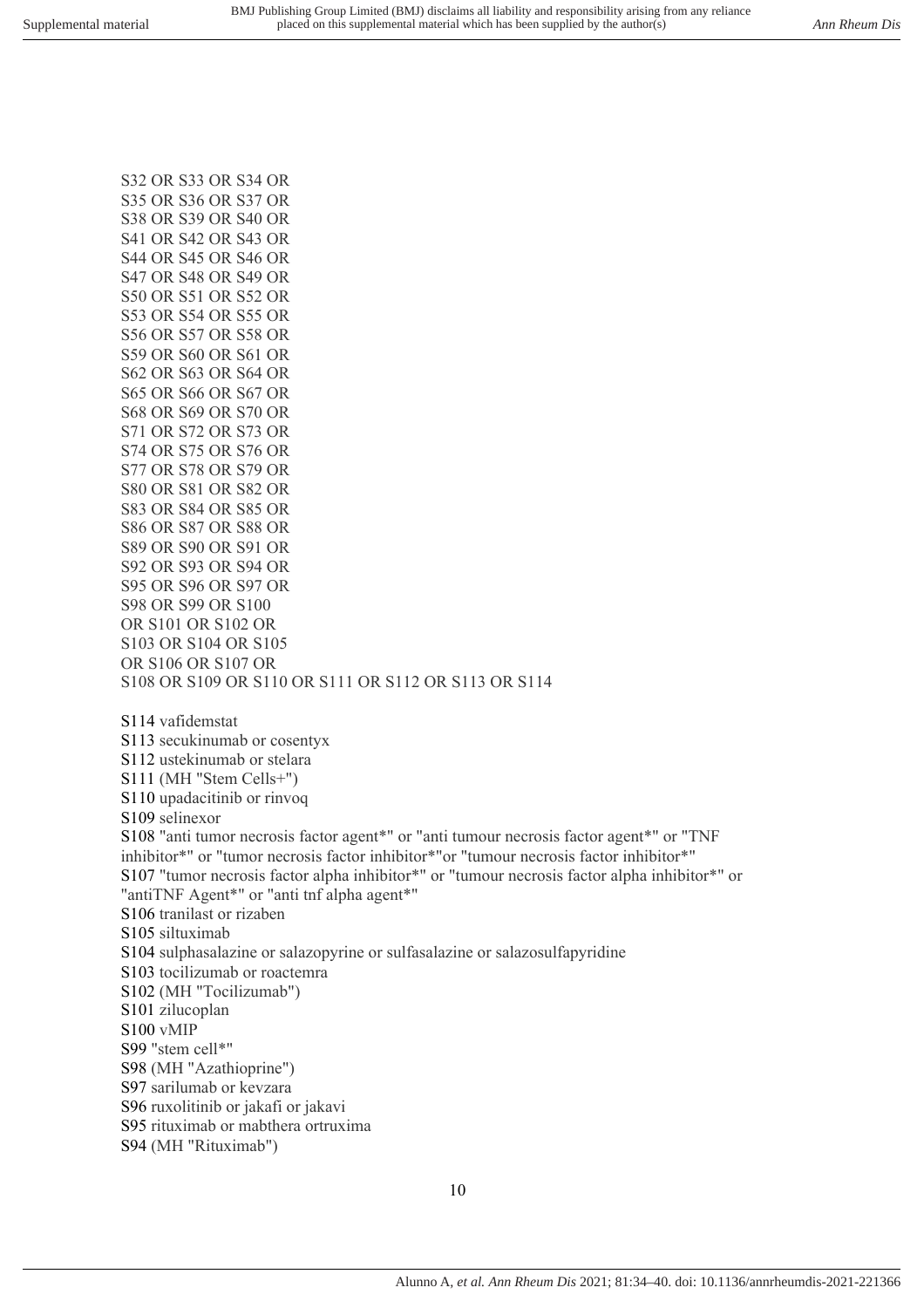S93 (recombinant N2 "interleukin 7") S92 (recombinant N2 "interleukin 2") or lymphocult S91 ravulizumab or ultomiris S90 prednisone S89 (MH "Prednisone") S88 prednisolone S87 (MH "Prednisolone") S86 pembrolizumab or keytruda or lambrolizumab S85 PD-1 or gilvetmab or "programmed cell death 1 receptor" S84 (MH "Programmed Cell Death Protein 1 Receptor") S83 otilimab S82 ocrelizumab or ocrevus S81 ((nonsteroid\* or "non steroid\*") adj (antiinflammatory or "anti inflammatory") adj (drug\* or agent\*)) or NSAID\*) S80 (MH "Antiinflammatory Agents, Non-Steroidal") S79 nintedanib or intedanib S78 mycophenolate or "mycophenolic acid" or "mycophenolate mofetil" or myfortic S77 (MH "Mycophenolic Acid") OR (MH "Mycophenolate Mofetil") S76 methylprednisolone S75 (MH "Methylprednisolone") S74 methotrexate or metoject or nordimet or novatrex S73 (MH "Methotrexate") S72 mavrilimumab S71 (MH "Mast Cells") S70 "mast cell\*" or mastocyte\* S69 mastinib S68 leflunomide or arava S67 (MH "Leflunomide") S66 jakotinib S65 ixekizumab or taltz S64 IVIG S63 (MH "Immunoglobulins intravenous") S62 itolizumab S61 Interferon\* S60 (MH "Interferons") S59 "infliximab or flixabi or inflectra or remicade or remsima or renflexis S58 (MH "Infliximab") S57 IMU-838 S56 immunotherap\* or "biologic response modifier therap\*" or "biological response modifier therap\*" or BRM therap\*" or "immune therap\*" or "immunoglobulin therap\*"or "immunological therap\*" or "immunological treatment\*" or "immunological intervention\*" S55 (MH "Immunotherapy") S54 immunoglobulin\* or "gamma-globulin\*" or gammaglobulin\* or tegeline or veinoglobulin\* or venoglobulin\* S53 (MH "Immunoglobulins") S52 imatinib or gleevac or gleevec or glivec S51 (MH "Imatinib") S50 IFX-1 S49 hydroxychloroquine or plaquenil S48 (MH"Hydroxychloroquine") S47 HCR040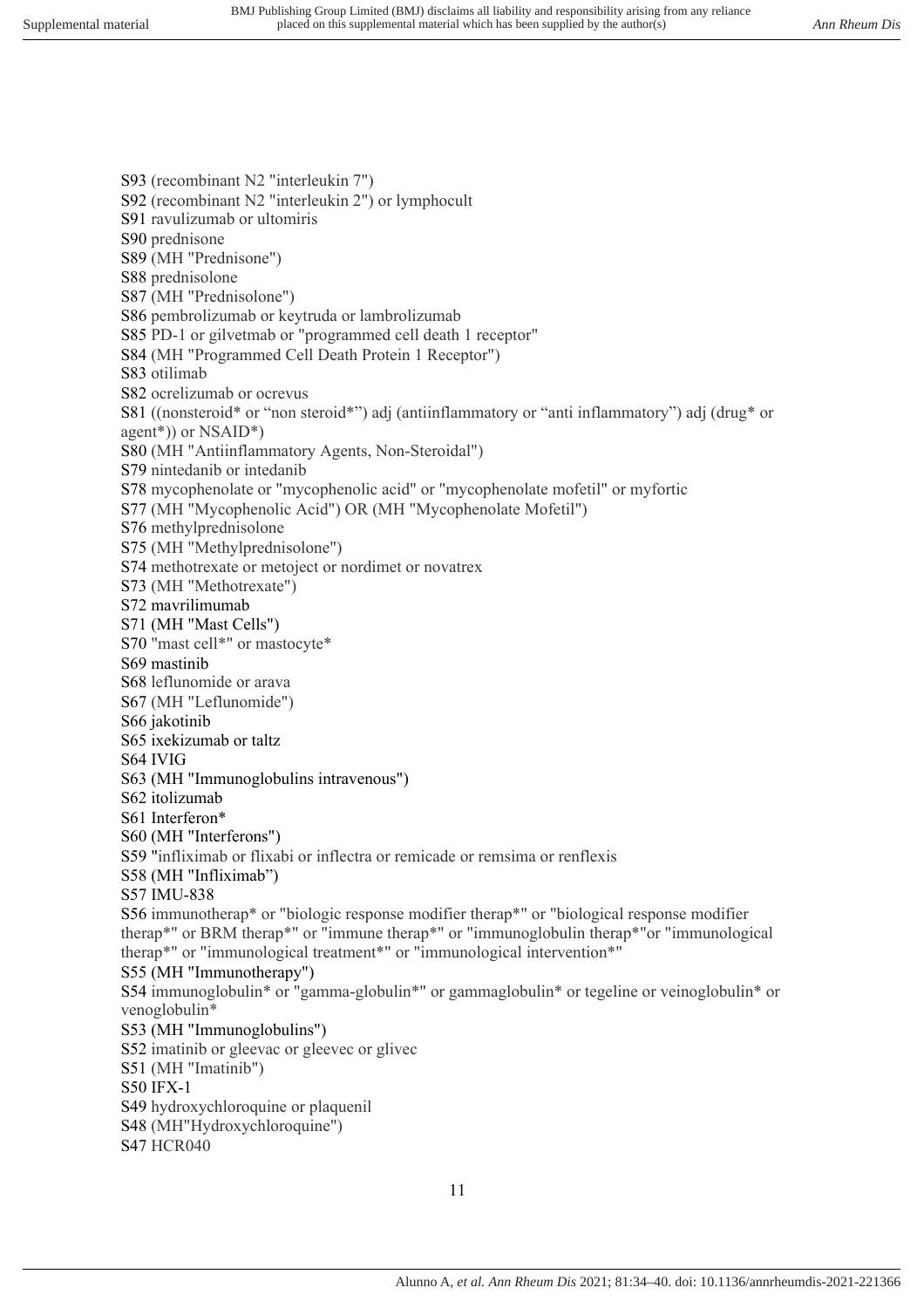S46 glucocorticoid\* S45 (MH "Glucocorticoids+") S44 guselkumab or tremfya S43 golimumab or simponi S42 (MH "Golimumab") S41 fingolimod or gilenia or gilenya S40 filgotinib S39 fedratinib S38 etanercept or benepali or embrel or enbrel or "tumor necrosis factor receptor fc fusion protein" or "tumour necrosis factor receptor fc fusion protein" S37 (MH "Etanercept") S36 eculizumab S35 ebastine S34 DFV890 S33 dexamethasone S32 (MH "Dexamethasone") S31 CYT-107 S30 cyclosporin S29 (MH "Cyclosporine") S28 corticosteroid\* or"adrenal cortex hormone\*" or "cortical steroid\*" or "corticosteroid\*" or corticoid\* or "corticosteroid agent\*" S27 (MH "Adrenal Cortex Hormones+") S26 colchicine S25 (MH "Colchicine") S24 CMAB806 S23 CIGB-258 S22 chloroquin\* S21 (MH "Chloroquine+") S20 certolizumab S19 (MH "Cell Therapy") S18 "cell based therap\*" or "cell therap\*" or "cellular therapy\*\* S17 canakinumab or ilaris S16 brensocatib S15 bevacizumab or avastin S14 (MH "Bevacizumab") S13 BDB-001 S12 baricitinib or olumiant S11 azathioprine or arathioprin or arathioprine or immurel or imurel S10 TD-0903 S9 advoralimab S8 ARGX-117 S7 anakinra or kineret of "recombinant interleukin 1 receptor antagonist" or "recombinant interleukin 1 receptor blocker" or recombinant interleukin 1 receptor blocking agent" S6 adalimumab or adaly or amgevita or amjevita or humira or imraldi or trudexaS5 (MH "Adalimumab") S4 acalabrutinib or "acp196" or acp196 or calquence S3 (ABX464 S2 (MH "Abatacept") S1 abatacept or "CTLA4 Ig" or "CTLA4 immunoglobulin" or orencia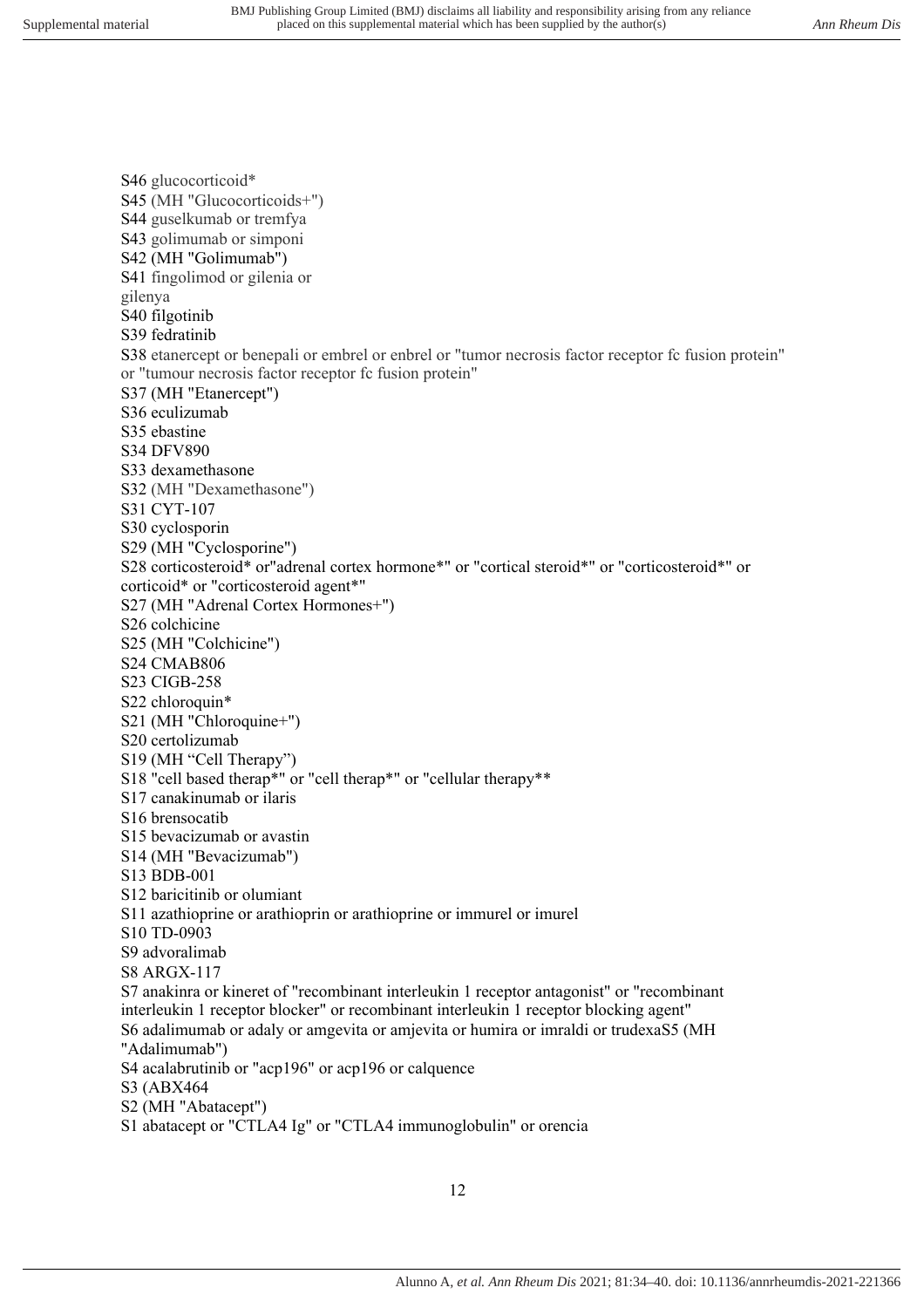### **The Cochrane Library**

Comment: Cochrane - CENTRAL

- ID Search Hits
- #1 MeSH descriptor: [Abatacept] explode all trees 273
- #2 (Abatacept or "CTLA4 Ig" or "CTLA4 immunoglobulin" or orencia):ti,ab,kw 755
- #3 (ABX464):ti,ab,kw 20
- #4 (Acalabrutinib or "acp 196" or acp196 or calquence):ti,ab,kw 74
- #5 MeSH descriptor: [Adalimumab] explode all trees 737
- #6 (Adalimumab or adaly or amgevita or amjevita or humira or imraldi or trudexa):ti,ab,kw 2977
- #7 MeSH descriptor: [Interleukin 1 Receptor Antagonist Protein] explode all trees 305
- #8 (Anakinra or kineret or "recombinant interleukin 1 receptor antagonist" or "recombinant interleukin 1 receptor blocker" or "recombinant interleukin 1 receptor blocking agent"):ti,ab,kw 360
- $#9$  (ARGX-117):ti,ab, kw $\theta$
- #10 (avdoralimab):ti,ab,kw 1
- #11 MeSH descriptor: [Azathioprine] explode all trees 1215
- #12 (Azathioprine or arathioprin or arathioprine or immurel or imurel):ti,ab,kw 3186
- #13 (Baricitinib or olumiant):ti,ab,kw 355
- #14 (BDB-001):ti,ab,kw 1
- #15 MeSH descriptor: [Bevacizumab] explode all trees 1896
- #16 (Bevacizumab or avastin):ti,ab,kw 6112
- $#17$  (Brensocatib):ti,ab, kw
- #18 (Canakinumab or ilaris):ti,ab,kw 280
- #19 MeSH descriptor: [Cell- and Tissue-Based Therapy] explode all trees 6100
- #20 ("cell based therapy" or "cell based therapies" or "cell therapy" or "cell therapies" or

"cellular therapy" or "cellular therapies"):ti,ab,kw 1713

- #21 (Certolizumab):ti,ab,kw 650
- #22 MeSH descriptor: [Chloroquine] explode all trees 1160
- #23 (Chloroquin\*):ti,ab,kw 1503
- #24 (CIGB-258):ti,ab,kw 0
- #25 (CMAB806):ti,ab,kw 0
- #26 MeSH descriptor: [Colchicine] explode all trees 335
- #27 (Colchicine):ti,ab,kw 826
- #28 MeSH descriptor: [Adrenal Cortex Hormones] explode all trees 14272

#29 (corticosteroid\* or "adrenal cortex hormone\*" or "cortical steroid\*" or "cortico steroid\*" or

- corticoid\* or "corticosteroid agent\*"):ti,ab,kw 21772
- #30 MeSH descriptor: [Cyclosporins] explode all trees 3157
- #31 (Cyclosporin\*):ti,ab,kw 7107
- #32 (CYT-107):ti,ab,kw 4
- #33 MeSH descriptor: [Dexamethasone] explode all trees 4489
- #34 (Dexamethasone):ti,ab,kw 11427
- #35 (DFV890):ti,ab,kw 1
- #36 (Ebastine):ti,ab,kw 142
- #37 (Eculizumab):ti,ab,kw 221
- #38 MeSH descriptor: [Etanercept] explode all trees 754
- #39 (Etanercept or benepali or embrel or enbrel or "tumor necrosis factor receptor Fc fusion
- protein" or "tumour necrosis factor receptor Fc fusion protein"):ti,ab,kw 2197
- #40 (Fedratinib):ti,ab,kw 15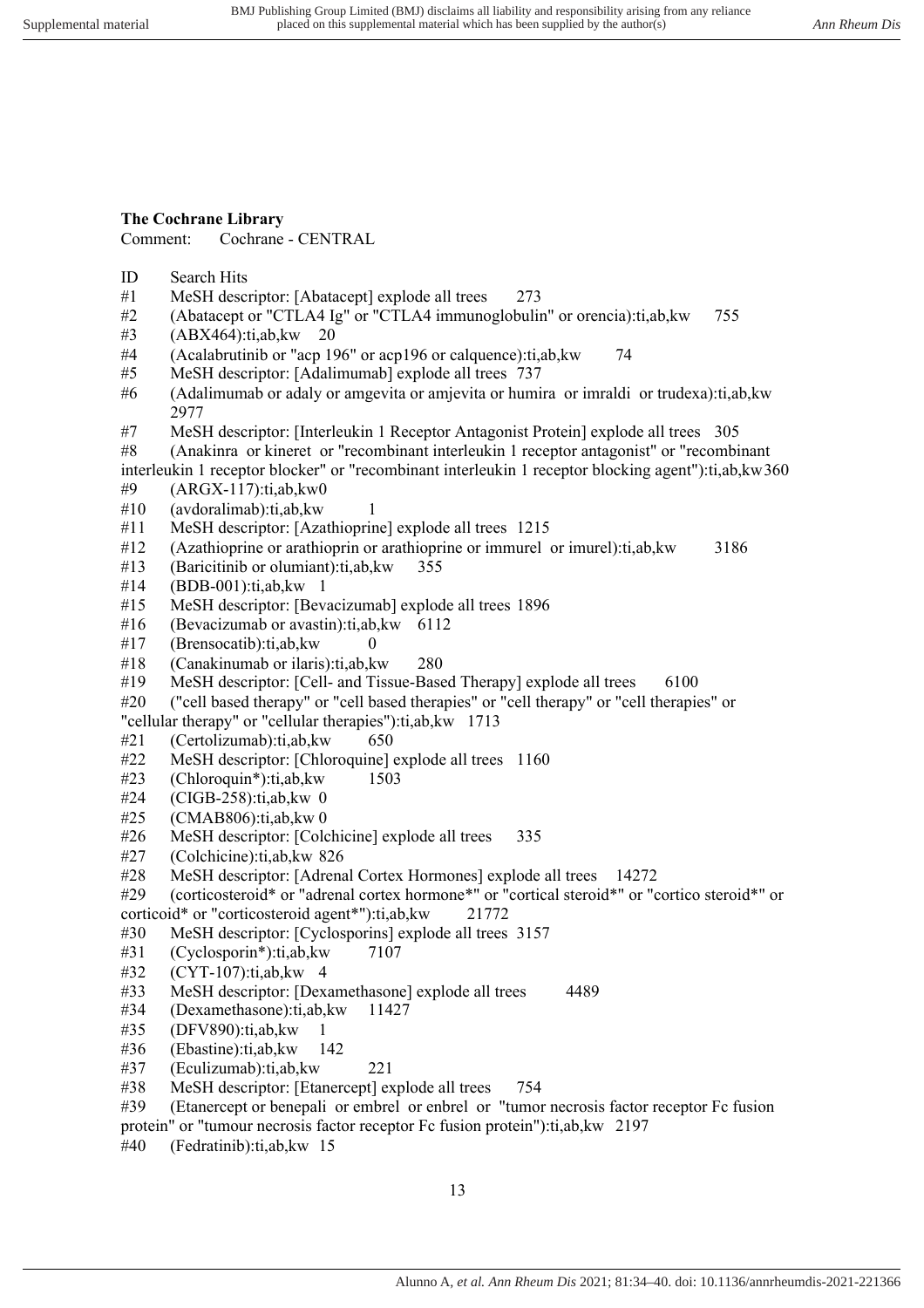- #41 (Filgotinib):ti,ab,kw 132
- #42 MeSH descriptor: [Fingolimod Hydrochloride] explode all trees 146
- #43 (Fingolimod or gilenia or gilenya):ti,ab,kw 548
- #44 (Golimumab or simponi):ti,ab,kw 662
- #45 (Guselkumab or tremfya):ti,ab,kw 186
- #46 MeSH descriptor: [Glucocorticoids] explode all trees 4492
- #47 (glucocorticoid\*):ti,ab,kw 8445
- #48 (HCR040):ti,ab,kw 1
- #49 MeSH descriptor: [Hydroxychloroquine] explode all trees 463
- #50 (Hydroxychloroquine or plaquenil):ti,ab,kw 1168
- #51 (IFX-1):ti,ab,kw 17
- #52 MeSH descriptor: [Imatinib Mesylate] explode all trees 399
- #53 (Imatinib or gleevac or gleevec or glivec):ti,ab,kw 1396
- #54 MeSH descriptor: [Immunoglobulins] explode all trees 25489
- #55 (Immunoglobulin\* or "gamma-globulin\*" or gammaglobulin\* or tegeline or veinoglobulin\* or venoglobulin\*):ti,ab,kw 13773
- #56 MeSH descriptor: [Immunotherapy] explode all trees 7883
- #57 (Immunotherap\* or "biologic response modifier therap\*" or "biological response modifier therap\*" or "BRM therap\*" or "immune therap\*" or "immunoglobulin therap\*" or "immunological

therap\*" or "immunological treatment\*" or "immunomodulatory intervention\*"):ti,ab,kw 9839

- #58 (IMU-838):ti,ab,kw 4
- #59 MeSH descriptor: [Infliximab] explode all trees 720
- #60 (Infliximab or flixabi or inflectra or remicade or remsima or renflexis):ti,ab,kw 2290
- #61 MeSH descriptor: [Interferons] explode all trees 5775
- #62 (Interferon\*):ti,ab,kw 15371
- #63 (Itolizumab):ti,ab,kw 18
- #64 MeSH descriptor: [Immunoglobulins, Intravenous] explode all trees 837
- #65 (IVIG):ti,ab,kw 1322
- $\#66$  (Ixekizumab or taltz):ti,ab, kw 407
- #67 (Jakotinib):ti,ab,kw 0
- #68 MeSH descriptor: [Leflunomide] explode all trees 149
- #69 (Leflunomide or arava):ti,ab,kw 625
- #70 (Masitinib):ti,ab,kw 88
- #71 MeSH descriptor: [Mast Cells] explode all trees 207
- #72 ("mast cell\*" or mastocyte\*):ti,ab,kw 809
- #73 (Mavrilimumab):ti,ab,kw 43
- MeSH descriptor: [Methotrexate] explode all trees 4127
- #75 (Methotrexate or metoject or nordimet or novatrex):ti,ab,kw 11173
- #76 (Methylprednisolone):ti,ab,kw 5203
- #77 MeSH descriptor: [Methylprednisolone] explode all trees 2708
- #78 MeSH descriptor: [Mycophenolic Acid] explode all trees 1356
- #79 (Mycophenolate or (mycophenolic near acid) or myfortic or (mycophenolate near mofetil)):ti,ab,kw 4180
- #80 (Nintedanib or intedanib):ti,ab,kw 465
- #81 MeSH descriptor: [Anti-Inflammatory Agents, Non-Steroidal] explode all trees 7595

#82 ((NSAID\* or "non steroid anti inflammatory agent\*" or "non steroid anti inflammatory drug\*" or "non steroidal anti inflammatory agent\*" or "non steroidal anti inflammatory drug\*" or "nonsteroid antiinflammatory agent\*" or "nonsteroid antiinflammatory drug\*" or "nonsteroidal antiinflammatory agent\*" or "nonsteroidal antiinflammatory drug\*" or "non steroid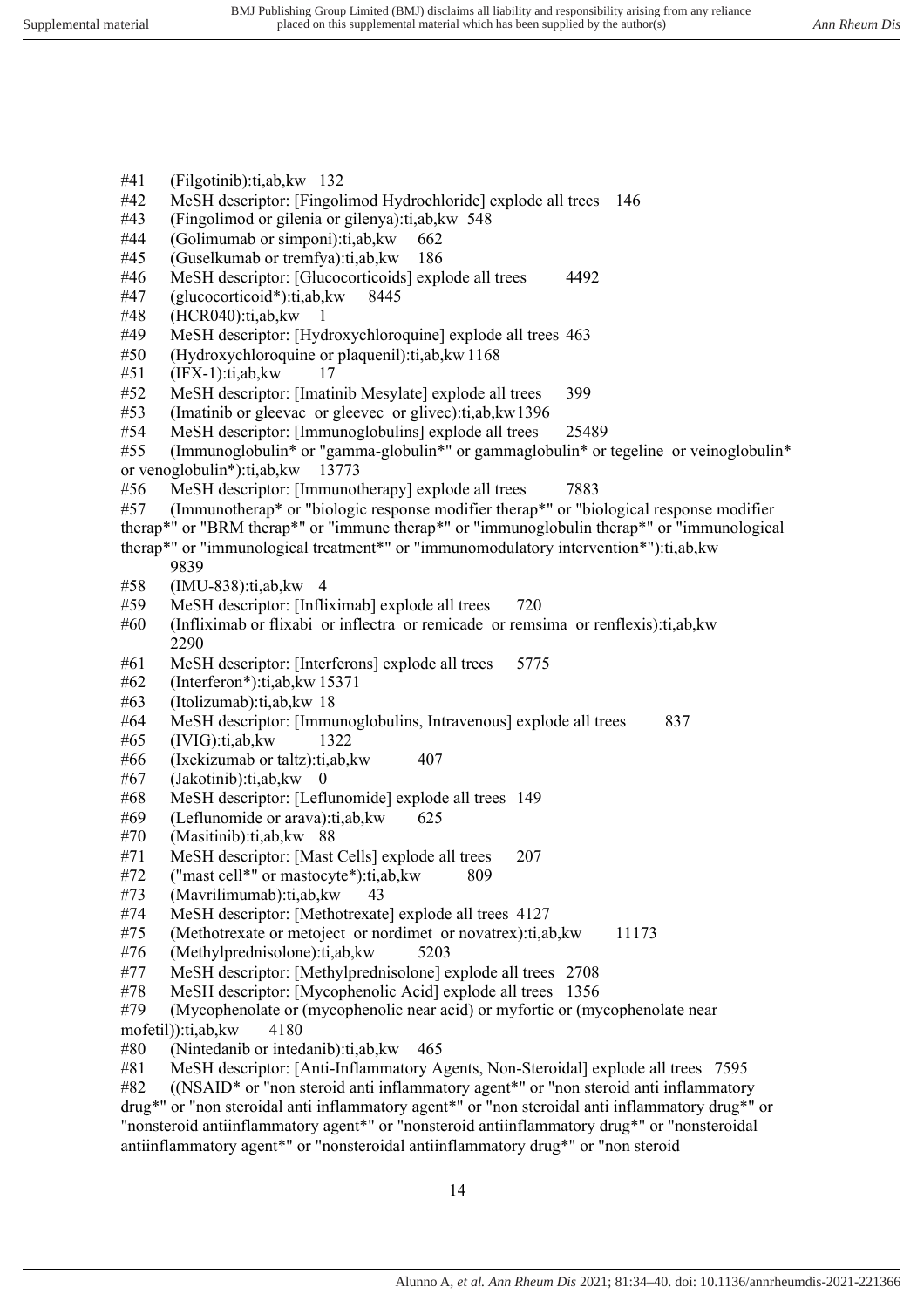antiinflammatory agent\*" or "non steroid antiinflammatory drug\*" or "non steroidal antiinflammatory agent\*" or "non steroidal antiinflammatory drug\*" or "nonsteroid anti

inflammatory agent\*" or "nonsteroid anti inflammatory drug\*" or "nonsteroidal anti inflammatory

15 agent\*" or "nonsteroidal anti inflammatory drug\*")):ti,ab,kw 8525 #83 (Ocrelizumab or ocrevus):ti,ab,kw 196 #84 (Otilimab):ti,ab,kw 6 #85 MeSH descriptor: [Programmed Cell Death 1 Receptor] explode all trees 56 #86 (PD-1 or Gilvetmab or "programmed cell death 1 receptor"):ti,ab,kw 1714 #87 (Pembrolizumab or keytruda or lambrolizumab):ti,ab,kw 1417 #88 MeSH descriptor: [Prednisolone] explode all trees 4851 #89 (Prednisolone):ti,ab,kw 6988 #90 MeSH descriptor: [Prednisone] explode all trees 3951 #91 (Prednisone):ti,ab,kw 9425 #92 (Ravulizumab or ultomiris):ti,ab,kw 24 #93 ((recombinant near/2 "interleukin 2") or lymphocult):ti,ab,kw 195 #94 (recombinant near/2 "interleukin 7"):ti,ab,kw 17 #95 (recombinant near/2"interleukin 7"):ti,ab,kw 17 #96 MeSH descriptor: [Rituximab] explode all trees 1243 #97 (Rituximab or mabthera or truxima):ti,ab,kw 4625 #98 (Ruxolitinib or jakafi or jakavi):ti,ab,kw 378 #99 (Sarilumab or kevzara):ti,ab,kw 215 #100 (Secukinumab or cosentyx):ti,ab,kw 786 #101 (Selinexor):ti,ab,kw 69 #102 (Siltuximab):ti,ab,kw 59 #103 MeSH descriptor: [Stem Cells] explode all trees 775 #104 ("Stem cell\*"):ti,ab,kw 10459 #105 MeSH descriptor: [Sulfasalazine] explode all trees 476 #106 (Sulphasalazine or salazopyrine or sulfasalazine or salazosulfapyridine):ti,ab,kw 1400 #107 (TD-0903):ti,ab,kw 2 #108 (Tocilizumab or roactemra):ti,ab,kw 1047 #109 (Tranilast or rizaben):ti,ab,kw 78 #110 ("tumor necrosis factor alpha inhibitor\*" or "anti TNF agent\*" or "anti TNF alpha agent\*" or "anti tumor necrosis factor agent\*" or "anti tumour necrosis factor agent\*" or "TNF alpha inhibitor\*" or "TNF inhibitor\*" or "tumor necrosis factor inhibitor\*" or "tumour necrosis factor alpha inhibitor\*" or "tumour necrosis factor inhibitor\*"):ti,ab,kw 864 #111 (Upadacitinib or rinvoq):ti,ab,kw 196 #112 (Ustekinumab or stelara):ti,ab,kw 759  $#113$  (Vafidemstat):ti,ab, kw 0 #114 (vMIP):ti,ab,kw 1 #115 (zilucoplan):ti,ab,kw 10 #116 {or #1-#115} 162188 #117 MeSH descriptor: [Coronavirus] explode all trees 35 #118 MeSH descriptor: [Coronavirus Infections] explode all trees 297 #119  $(((\text{corona* or corono*}) \text{ near}/1 (\text{virus* or virula* or virinae*})):$  ti,ab,kw 52 #120 ((coronavirus\* or coronovirus\* or coronavirinae\* or CoV)):ti,ab, kw  $727$ #121 (("2019 nCoV" or 2019nCoV\* or "19 nCoV" or 19nCoV\* or nCoV2019\* or "nCoV 2019" or nCoV19\* or "nCoV 19" or "COVID 19" or COVID19\* or "COVID 2019" or COVID2019\* or "HCoV 19" or HCoV19\* or "HCoV 2019" or HCoV2019\* or "2019 novel" or Ncov\* or "n cov" or "SARS CoV 2" or "SARSCoV 2" or "SARSCoV2" or "SARS CoV2" or SARSCov19\* or "SARS Cov19" or "SARSCov 19" or "SARS Cov 19" or SARSCov2019\* or "SARS Cov2019" or "SARSCov 2019" or "SARS Cov 2019" or SARS2\* or "SARS 2" or SARScoronavirus2\* or "SARS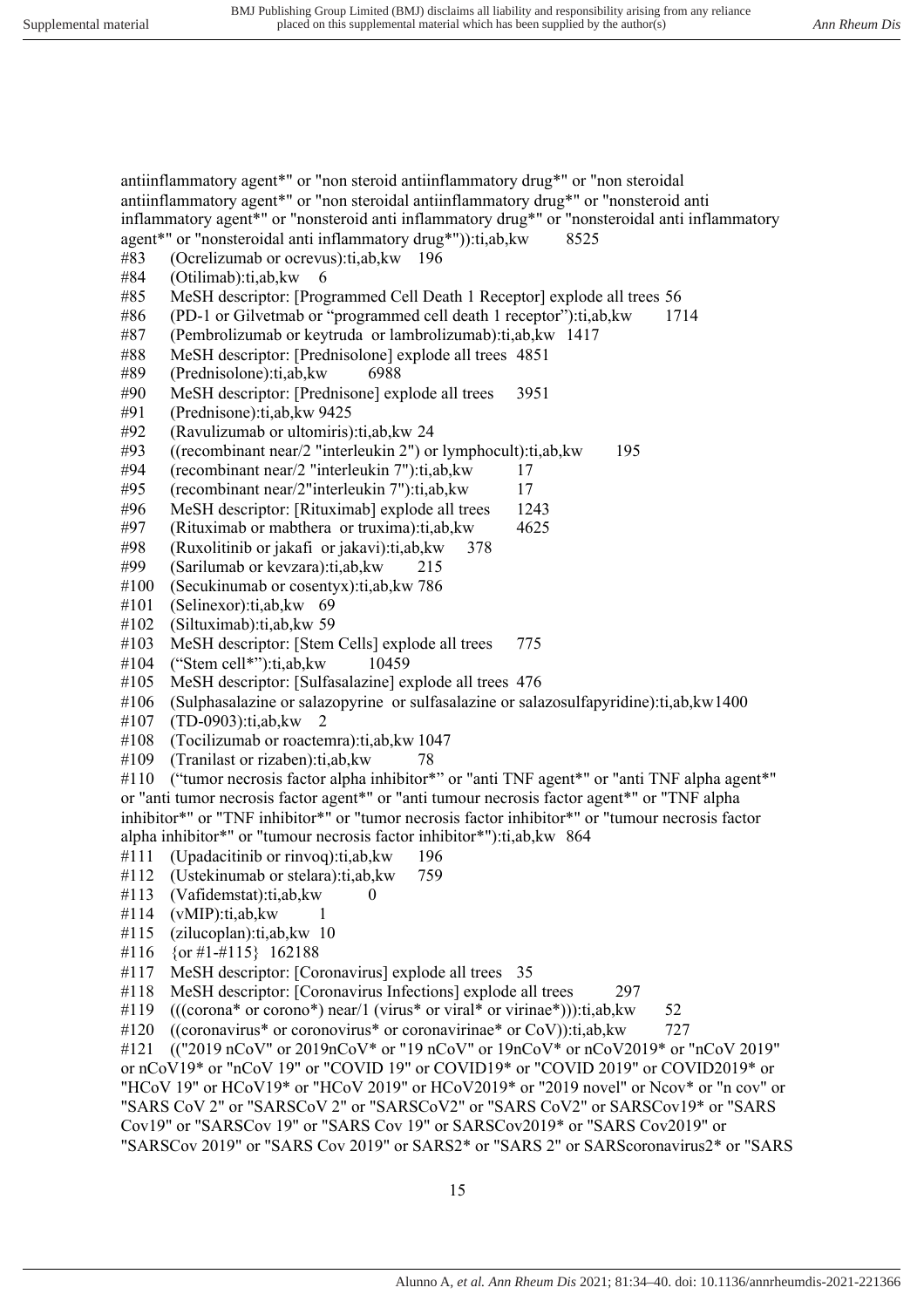coronavirus 2" or "SARScoronavirus 2" or "SARS coronavirus2" or SARScoronovirus2\* or "SARS coronovirus 2" or "SARScoronovirus 2" or "SARS coronovirus2" or covid)):ti,ab,kw 1106 #122 ("severe acute respiratory syndrome" or "severe acute respiratory syndromes") 373

- #123 {or #117-#122} 1345
- #124 #116 and #123 444
- #125 #124 with Publication Year from 2019 to present, in Trials 401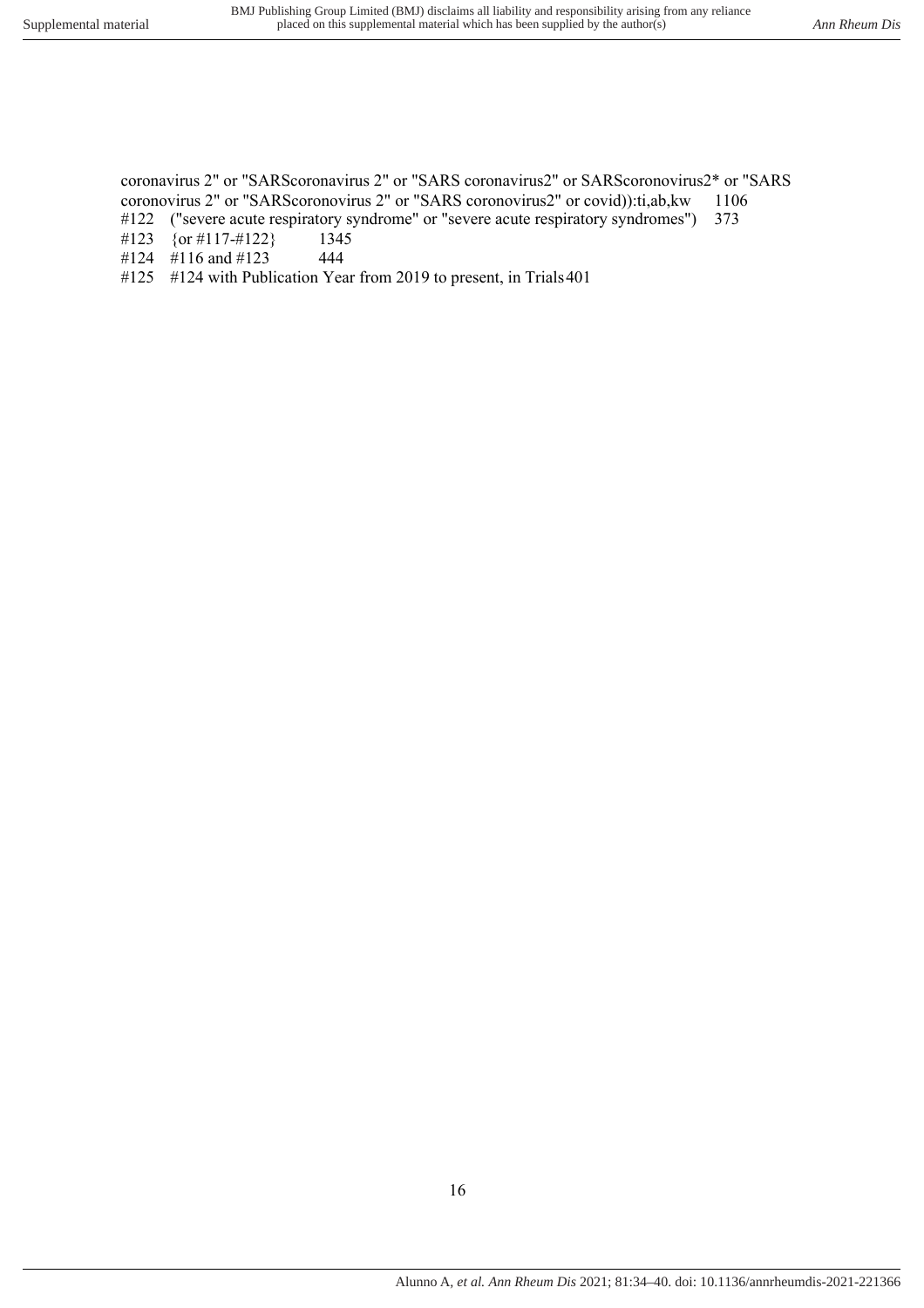**Online Supplementary Text S2:** Search strategy for articles about COVID-19 treatment with anti-

SARS-CoV2 monoclonal antibodies

# *Ovid MEDLINE(R) and Epub Ahead of Print, In-Process, In-Data-Review & Other Non-Indexed Citations and Daily*

- 1 exp Coronavirus/ 71936
- 2 exp Coronavirus Infections/ 91546

3 ("2019-nCoV\*" or 2019nCoV\* or "19-nCoV\*" or 19nCoV\* or nCoV2019\* or "nCoV-2019\*" or nCoV19\* or "nCoV-19\*" or "COVID-19\*" or COVID19\* or "COVID-2019\*" or COVID2019\* or "HCoV-19\*" or HCoV19\* or "HCoV-2019\*" or HCoV2019\* or "2019 novel\*" or Ncov\* or "n-cov" or "SARS-CoV-2\*" or "SARSCoV-2\*" or "SARSCoV2\*" or "SARS-CoV2\*" or SARSCov19\* or "SARS-Cov19\*" or "SARSCov-19\*" or "SARS-Cov-19\*" or SARSCov2019\* or "SARS-Cov2019\*" or "SARSCov-2019\*" or "SARS-Cov-2019\*" or SARS2\* or "SARS-2\*" or SARScoronavirus2\* or "SARS-coronavirus-2\*" or "SARScoronavirus 2\*" or "SARS coronavirus2\*" or SARScoronovirus2\* or "SARS-coronovirus-2\*" or "SARScoronovirus 2\*" or "SARS coronovirus2\*" or covid).ti,ab,kw,kf. 145307

- 4 "severe acute respiratory syndrome\*".ti,ab,kw,kf. 18569
- 5 ((corona\* or corono\*) adj1 (virus\* or viral\* or virinae\*)).ti,ab,kw,kf. 3312
- 6 (coronavirus\* or coronovirus\* or coronavirinae\* or CoV).ti,ab,kw,kf. 84804
- 7 1 or 2 or 3 or 4 or 5 or 6 158270
- 8 bamlanivimab.mp. 56
- 9 LY-CoV555.mp. 17
- 10 LYCoV555.mp. 0
- 11 LY3819253.mp. 3
- 12 LY-3819253.mp. 1
- 13 etesevimab.mp. 16
- 14 LY-CoV016.mp. 8
- 15 LYCoV016.mp. 3
- 16 LY3832479.mp. 2
- 17 LY-3832479.mp. 1
- 18 casirivimab.mp. 33
- 19 REGN10933.mp. 9
- 20 REGN-10933.mp. 1
- 21 imdevimab.mp. 34
- 22 REGN10987.mp. 10
- 
- 23 REGN-10987.mp. 1<br>24 8 or 9 or 10 or 11 or 12 8 or 9 or 10 or 11 or 12 or 13 or 14 or 15 or 16 or 17 or 18 or 19 or 20 or 21 or 22 or 23 86
- 25 7 and 24 84
- 26 limit 25 to yr="2020 -Current" 80
- 27 from 26 keep 1-80 80

### *Embase*

- 1 exp Coronavirinae/ 55059<br>2 exp Coronavirus infection/
- exp Coronavirus infection/ 145737
- 3 ("coronavirus disease 2019" or "severe acute respiratory syndrome coronavirus 2").sh,dj. 131138
- 4 ((corona\* or corono\*) adj1 (virus\* or viral\* or virinae\*)).ti,ab,kw. 2831
- 5 ("2019-nCoV\*" or 2019nCoV\* or "19-nCoV\*" or 19nCoV\* or nCoV2019\* or "nCoV-
- 2019\*" or nCoV19\* or "nCoV-19\*" or "COVID-19\*" or COVID19\* or "COVID-2019\*" or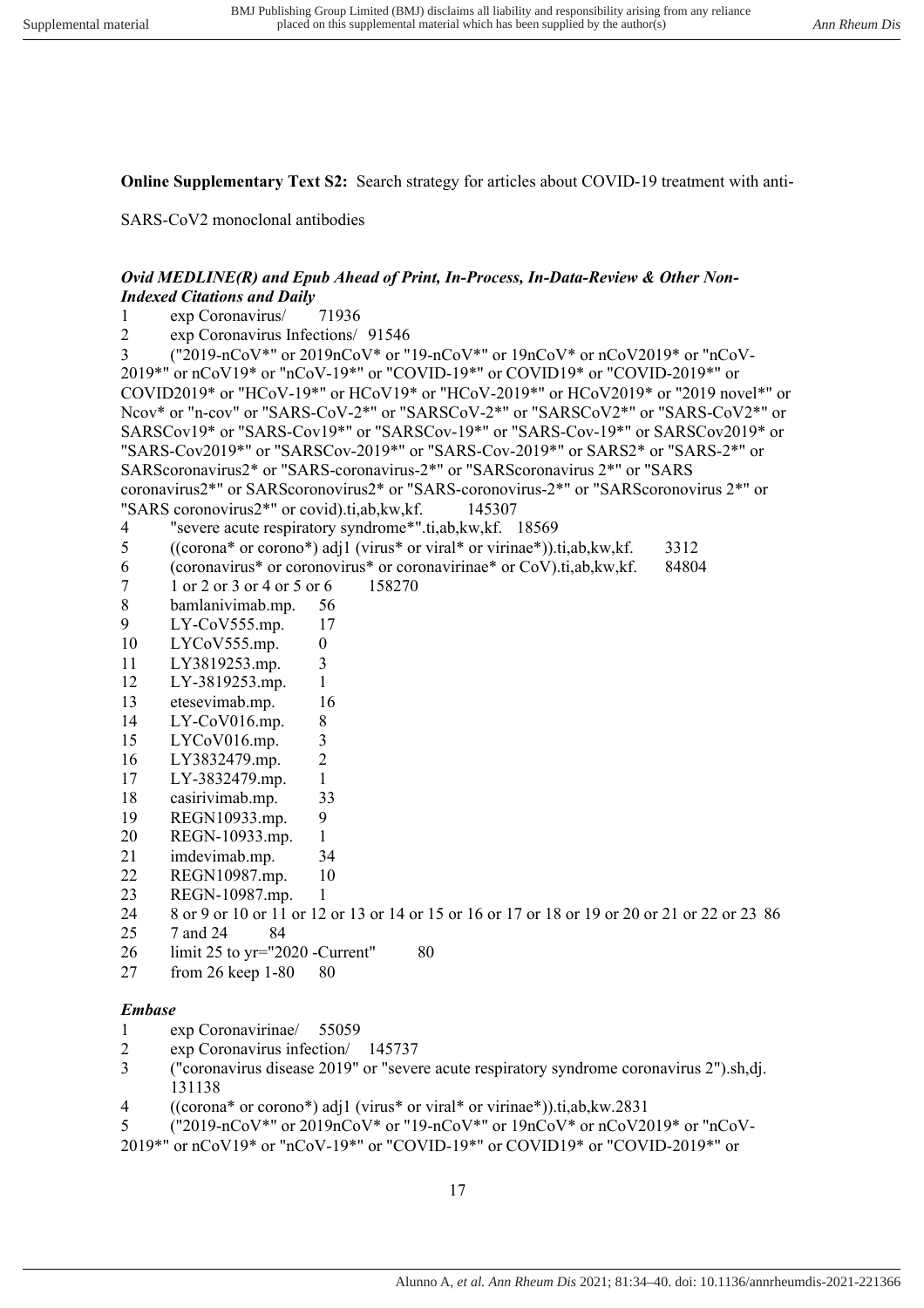COVID2019\* or "HCoV-19\*" or HCoV19\* or "HCoV-2019\*" or HCoV2019\* or "2019 novel\*" or Ncov\* or "n-cov" or "SARS-CoV-2\*" or "SARSCoV-2\*" or "SARSCoV2\*" or "SARS-CoV2\*" or SARSCov19\* or "SARS-Cov19\*" or "SARSCov-19\*" or "SARS-Cov-19\*" or SARSCov2019\* or "SARS-Cov2019\*" or "SARSCov-2019\*" or "SARS-Cov-2019\*" or SARS2\* or "SARS-2\*" or SARScoronavirus2\* or "SARS-coronavirus-2\*" or "SARScoronavirus 2\*" or "SARS coronavirus2\*" or SARScoronovirus2\* or "SARS-coronovirus-2\*" or "SARScoronovirus 2\*" or "SARS coronovirus2\*" or covid).ti,ab,kw. 143698 6 "severe acute respiratory syndrome\*".ti,ab,kw. 22063 7 (coronavirus\* or coronovirus\* or coronavirinae\* or CoV).ti,ab,kw. 91974 8 1 or 2 or 3 or 4 or 5 or 6 or 7 182654 9 bamlanivimab.mp. 98 10 LY-CoV555.mp. 19 11 LYCoV555.mp. 1

- 12 LY3819253.mp. 3
- 13 LY-3819253.mp. 4
- 14 etesevimab.mp. 33
- 15 LY-CoV016.mp. 6
- 16 LYCoV016.mp. 1
- 17 LY3832479.mp. 1
- 18 LY-3832479.mp. 1
- 19 casirivimab.mp. 50
- 20 REGN10933.mp. 12
- 21 REGN-10933.mp. 6
- 22 imdevimab.mp. 50
- 23 REGN10987.mp. 12
- 24 REGN-10987.mp. 7
- 25 9 or 10 or 11 or 12 or 13 or 14 or 15 or 16 or 17 or 18 or 19 or 20 or 21 or 22 or 23 or 24 130
- 26 8 and 25 125
- 27 limit 26 to yr="2020 -Current" 125

#### *Cochrane Library*

- #1 MeSH descriptor: [Coronavirus] 1 tree(s) exploded 4
- #2 MeSH descriptor: [Coronavirus Infections] explode all trees 984
- #3 (((corona\* or corono\*) near/1 (virus\* or viral\* or virinae\*))):ti,ab,kw 244
- #4 ((coronavirus\* or coronovirus\* or coronavirinae\* or CoV)):ti,ab,kw 3868

#5 (("2019 nCoV" or 2019nCoV\* or "19 nCoV" or  $19nCoV^*$  or  $nCoV2019^*$  or "nCoV 2019" or nCoV19\* or "nCoV 19" or "COVID 19" or COVID19\* or "COVID 2019" or COVID2019\* or "HCoV 19" or HCoV19\* or "HCoV 2019" or HCoV2019\* or "2019 novel" or Ncov\* or "n cov" or "SARS CoV 2" or "SARSCoV 2" or "SARSCoV2" or "SARS CoV2" or SARSCov19\* or "SARS Cov19" or "SARSCov 19" or "SARS Cov 19" or SARSCov2019\* or "SARS Cov2019" or "SARSCov 2019" or "SARS Cov 2019" or SARS2\* or "SARS 2" or SARScoronavirus2\* or "SARS coronavirus 2" or "SARScoronavirus 2" or "SARS coronavirus2" or SARScoronovirus2\* or "SARS coronovirus 2" or "SARScoronovirus 2" or "SARS coronovirus2" or covid)):ti,ab,kw 6212

#6 ("severe acute respiratory syndrome" or "severe acute respiratory syndromes") 1076 #7  ${or }#1-#6$  6579

- 
- #8 (bamlanivimab):ti,ab,kw 6
- #9 (LY-CoV555):ti,ab,kw 0
- $#10$  (LYCoV555):ti,ab, kw 8
- #11 (LY3819253):ti,ab,kw 6
- #12 (LY-3819253):ti,ab,kw 0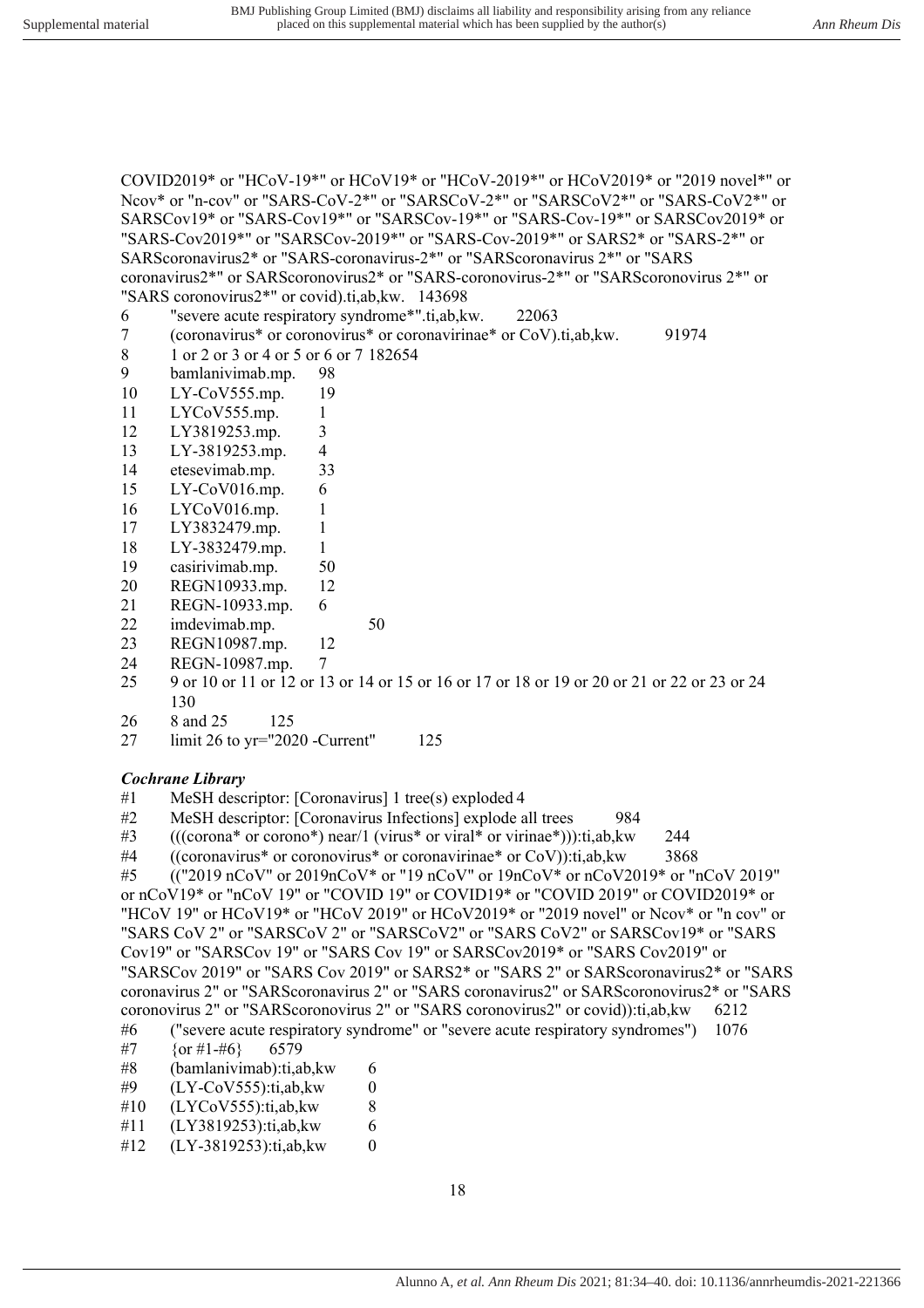- #13 (etesevimab):ti,ab,kw 3
- #14 (LY-CoV016):ti,ab,kw 0<br>#15 (LYCoV016):ti,ab,kw 3  $(LYCoV016):$ ti,ab,kw
- #16 (LY3832479):ti,ab,kw 4
- #17 (LY-3832479):ti,ab,kw 0
- #18 (casirivimab):ti,ab,kw 3
- #19 (REGN10933):ti,ab,kw 6
- #20 (REGN-10933):ti,ab,kw 0
- #21 (imdevimab):ti,ab,kw 3
- #22 (REGN10987):ti,ab,kw 6
- #23 (REGN-10987):ti,ab,kw 0
- #24 {or #8-#23} 26
- #25 #7 and #24 with Publication Year from 2020 to present, in Trials 23

# *Cinahl*

| S1             | (MH "Coronavirus Infections+")                                                                                                                                                                                                                                                                                                                                                                                                                                                                                                                                                                                                                                                                                                                                 | 28,707         |
|----------------|----------------------------------------------------------------------------------------------------------------------------------------------------------------------------------------------------------------------------------------------------------------------------------------------------------------------------------------------------------------------------------------------------------------------------------------------------------------------------------------------------------------------------------------------------------------------------------------------------------------------------------------------------------------------------------------------------------------------------------------------------------------|----------------|
| S <sub>2</sub> | ("coronavirus disease 2019" or "severe acute respiratory syndrome coronavirus 2").                                                                                                                                                                                                                                                                                                                                                                                                                                                                                                                                                                                                                                                                             | 19,496         |
| S <sub>3</sub> | ((corona* or corono*) N1 (virus* or viral* or virinae*)).                                                                                                                                                                                                                                                                                                                                                                                                                                                                                                                                                                                                                                                                                                      | 514            |
| <b>S4</b>      | (coronavirus* or coronovirus* or coronavirinae* or CoV)                                                                                                                                                                                                                                                                                                                                                                                                                                                                                                                                                                                                                                                                                                        | 22,463         |
| S <sub>5</sub> | ("2019-nCoV*" or 2019nCoV* or "19-nCoV*" or 19nCoV* or nCoV2019* or<br>"nCoV-2019*" or nCoV19* or "nCoV-19*" or "COVID-19*" or COVID19* or<br>"COVID-2019*" or COVID2019* or "HCoV-19*" or HCoV19* or "HCoV-2019*"<br>or HCoV2019* or "2019 novel*" or Ncov* or "n-cov" or "SARS-CoV-2*" or<br>"SARSCoV-2*" or "SARSCoV2*" or "SARS-CoV2*" or SARSCov19* or "SARS-<br>Cov19*" or "SARSCov-19*" or "SARS-Cov-19*" or SARSCov2019* or "SARS-<br>Cov2019*" or "SARSCov-2019*" or "SARS-Cov-2019*" or SARS2* or "SARS-2*"<br>or SARScoronavirus2* or "SARS-coronavirus-2*" or "SARScoronavirus 2*" or<br>"SARS coronavirus2*" or SARScoronovirus2* or "SARS-coronovirus-2*" or<br>"SARS coronovirus 2 <sup>*</sup> " or "SARS coronovirus2 <sup>*"</sup> or covid) | 57,128         |
| S <sub>6</sub> | "severe acute respiratorysyndrome*"                                                                                                                                                                                                                                                                                                                                                                                                                                                                                                                                                                                                                                                                                                                            | 6,018          |
| S7             | (MH "Coronavirus+")                                                                                                                                                                                                                                                                                                                                                                                                                                                                                                                                                                                                                                                                                                                                            | 2,081          |
| <b>S8</b>      | S1 OR S2 OR S3 OR S4 OR S5 OR S6 OR S7                                                                                                                                                                                                                                                                                                                                                                                                                                                                                                                                                                                                                                                                                                                         | 63,114         |
| S <sub>9</sub> | "bamlanivimab"                                                                                                                                                                                                                                                                                                                                                                                                                                                                                                                                                                                                                                                                                                                                                 | 16             |
| S10            | "LY-CoV555" or LYCoV555                                                                                                                                                                                                                                                                                                                                                                                                                                                                                                                                                                                                                                                                                                                                        | $\overline{3}$ |
| S11            | "LY3819253" or LY-3819253                                                                                                                                                                                                                                                                                                                                                                                                                                                                                                                                                                                                                                                                                                                                      | $\Omega$       |
| S12            | "etesevimab"                                                                                                                                                                                                                                                                                                                                                                                                                                                                                                                                                                                                                                                                                                                                                   | 5              |
| S13            | "LY-CoV016" or LYCoV016                                                                                                                                                                                                                                                                                                                                                                                                                                                                                                                                                                                                                                                                                                                                        | $\overline{0}$ |
| S14            | "LY3832479" or LY-832479                                                                                                                                                                                                                                                                                                                                                                                                                                                                                                                                                                                                                                                                                                                                       | $\overline{0}$ |
| S15            | casirivimab                                                                                                                                                                                                                                                                                                                                                                                                                                                                                                                                                                                                                                                                                                                                                    | $\overline{7}$ |
| S16            | "REGN10933" or REGN-10933                                                                                                                                                                                                                                                                                                                                                                                                                                                                                                                                                                                                                                                                                                                                      | $\overline{0}$ |
| S17            | "imdevimab"                                                                                                                                                                                                                                                                                                                                                                                                                                                                                                                                                                                                                                                                                                                                                    | $\tau$         |
| S18            | "REGN10987" or REGN-10987                                                                                                                                                                                                                                                                                                                                                                                                                                                                                                                                                                                                                                                                                                                                      | $\theta$       |